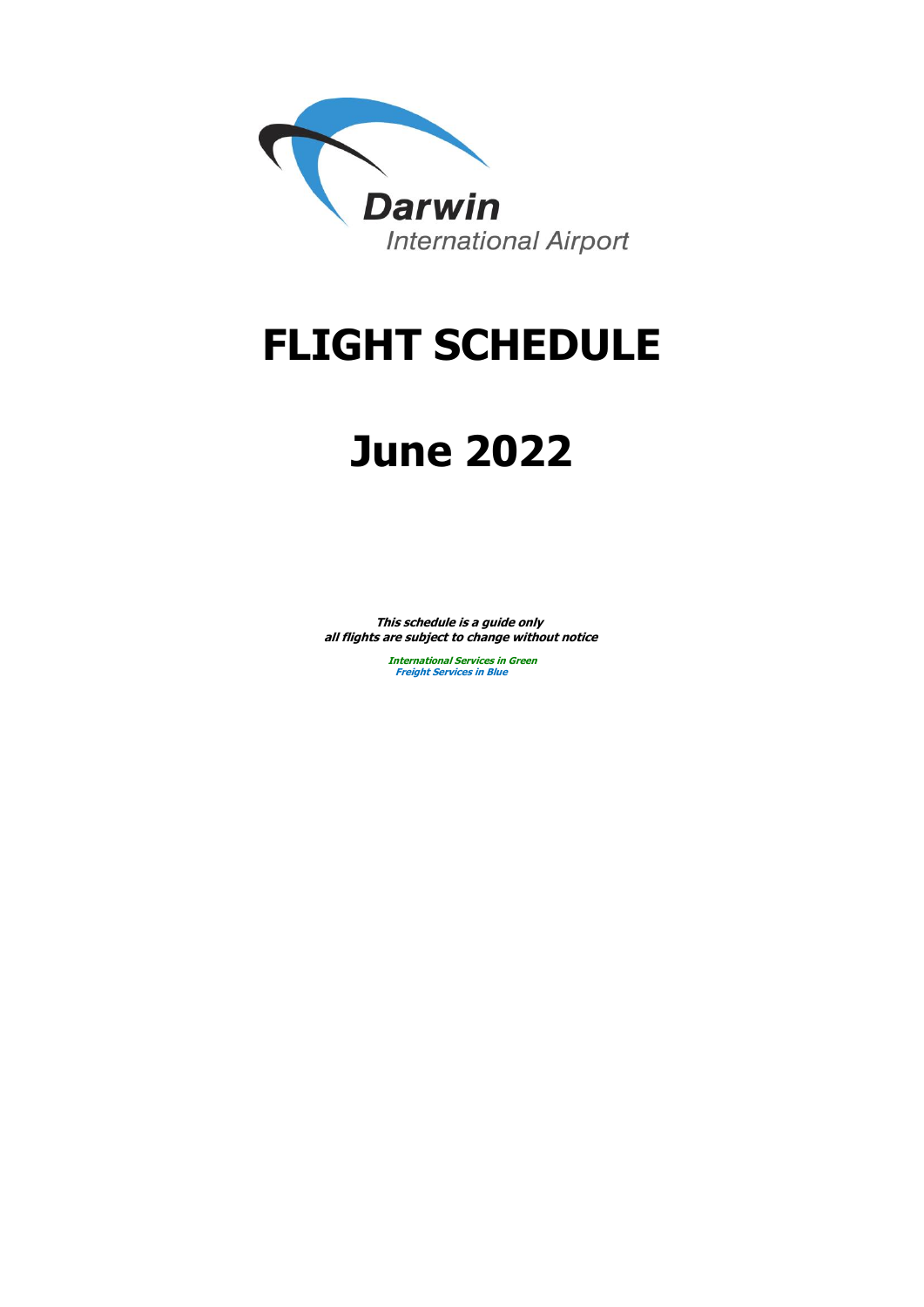### **MONDAY**

| <b>ARRIVALS</b> |             |                    |                 |                | <b>DEPARTURES</b> |                    |                |                 |
|-----------------|-------------|--------------------|-----------------|----------------|-------------------|--------------------|----------------|-----------------|
| <b>FLIGHT</b>   | <b>FROM</b> | <b>STA</b>         | A/C             | <b>FLIGHT</b>  | TO                | STD                | <b>FROM</b>    | TO              |
| QF 0838         | MEL         | 0015               | 73H             | QF 0839        | <b>MEL</b>        | 0115               | 27-Jun-22      | 27-Jun-22       |
|                 |             |                    | 789             | <b>QF 0002</b> | SYD               | 0020               | 6-Jun-22       | 20-Jun-22       |
| JQ 0674         | <b>BNE</b>  | 0035               | 320             | JQ 0673        | <b>BNE</b>        | 0130               | 6-Jun-22       | 27-Jun-22       |
|                 |             |                    | 73H             | VA 1456        | <b>MEL</b>        | 0035               | 27-Jun-22      | 27-Jun-22       |
| JQ 0672         | <b>SYD</b>  | 0040               | 320             | JQ 0671        | <b>SYD</b>        | 0120               | 6-Jun-22       | 27-Jun-22       |
| QF 0842         | <b>SYD</b>  | 0045               | 73H             | QF 0843        | <b>SYD</b>        | 0150               | 6-Jun-22       | 27-Jun-22       |
| VA 1357         | <b>SYD</b>  | 0050               | 73H             | VA 1348        | <b>SYD</b>        | 0135               | 27-Jun-22      | 27-Jun-22       |
| QF 0826         | <b>BNE</b>  | 0105               | 73H             | QF 0827        | <b>BNE</b>        | 0200               | 6-Jun-22       | 27-Jun-22       |
| JQ 0678         | MEL         | 0140               | 320             | JQ 0677        | MEL               | 0225               | 6-Jun-22       | 27-Jun-22       |
| <b>3K0161</b>   | <b>SIN</b>  | 0450               | 320             | <b>3K 0162</b> | <b>SIN</b>        | 0535               | $6 - Jun - 22$ | 27-Jun-22       |
|                 |             |                    | E90             | QF 1958        | ASP               | 0600               | 6-Jun-22       | 27-Jun-22       |
|                 |             |                    | E90             | QF 1951        | <b>ADL</b>        | 0620               | 6-Jun-22       | 27-Jun-22       |
|                 |             |                    | EM <sub>2</sub> | <b>TL 0510</b> | DIL               | 0635               | 6-Jun-22       | 27-Jun-22       |
|                 |             |                    | E90             | QF 1993        | <b>TSV</b>        | 0640               | 6-Jun-22       | 27-Jun-22       |
|                 |             |                    | E70             | TL 0404        | <b>GTE</b>        | 0650               | 6-Jun-22       | 27-Jun-22       |
|                 |             |                    | E70             | TL 0112        | <b>MCV</b>        | 0700               | 6-Jun-22       | 27-Jun-22       |
|                 |             |                    | E70             | TL 0160        | GOV               | 0720               | 6-Jun-22       | 27-Jun-22       |
|                 |             |                    | EM <sub>2</sub> | <b>TL 0208</b> | <b>MNG</b>        | 0750               | 6-Jun-22       | 27-Jun-22       |
| JQ 0920         | <b>CNS</b>  | 0805               | 320             | <b>JQ 0083</b> | DPS               | 0930               | 6-Jun-22       | 27-Jun-22       |
|                 |             |                    | EM <sub>2</sub> | TL 0250        | <b>KTR</b>        | 0815               | 6-Jun-22       | 27-Jun-22       |
| TL 0405         | <b>GTE</b>  | 0940               | E70             |                |                   |                    | 6-Jun-22       | 27-Jun-22       |
| <b>TL 0511</b>  | <b>DIL</b>  | 0955               | <b>E70</b>      |                |                   |                    | $6 - Jun - 22$ | $6 - Jun - 22$  |
| <b>TL 0511</b>  |             |                    |                 |                |                   |                    |                |                 |
|                 | DIL         | 0955               | <b>E70</b>      |                | <b>ADL</b>        |                    | 20-Jun-22      | 27-Jun-22       |
| JQ 0692         | ADL         | 1020               | 320             | JQ 0689        |                   | 1100               | 6-Jun-22       | 27-Jun-22       |
| TL 0113         | <b>MCV</b>  | 1020               | E70             |                |                   |                    | 6-Jun-22       | 27-Jun-22       |
| TL 0209         | <b>MNG</b>  | 1040               | EM <sub>2</sub> |                |                   |                    | 6-Jun-22       | 27-Jun-22       |
| <b>TL 0511</b>  | DIL         | <i><b>1050</b></i> | EM2             |                |                   |                    | 13-Jun-22      | 13-Jun-22       |
|                 |             |                    | E70             | TL 0182        | <b>TSV</b>        | 1100               | 6-Jun-22       | 6-Jun-22        |
|                 |             |                    | E70             | TL 0182        | <b>TSV</b>        | 1100               | 20-Jun-22      | 27-Jun-22       |
| VA 1457         | MEL         | 1105               | 73H             | VA 1460        | MEL               | 1150               | 27-Jun-22      | 27-Jun-22       |
|                 |             |                    | EM <sub>2</sub> | TL 0200        | <b>ELC</b>        | 1120               | 6-Jun-22       | 27-Jun-22       |
|                 |             |                    | E70             | TL 0332        | <b>KNX</b>        | 1120               | 6-Jun-22       | 27-Jun-22       |
| QF 1959         | <b>ASP</b>  | 1130               | E90             |                |                   |                    | 6-Jun-22       | 27-Jun-22       |
| VA 0447         | <b>BNE</b>  | 1210               | 73H             | VA 0452        | <b>BNE</b>        | 1255               | 20-Jun-22      | 20-Jun-22       |
| QF 1950         | <b>ADL</b>  | 1215               | E90             | QF 1983        | <b>CBR</b>        | 1315               | 6-Jun-22       | 27-Jun-22       |
| QF 0840         | <b>SYD</b>  | 1225               | 73H             | OF 0841        | <b>SYD</b>        | 1305               | 6-Jun-22       | 27-Jun-22       |
| QF 0836         | MEL         | 1230               | 73H             | QF 0837        | MEL               | 1320               | 6-Jun-22       | 27-Jun-22       |
| VA 0449         | <b>BNE</b>  | 1250               | 73H             | VA 0454        | <b>BNE</b>        | 1335               | 6-Jun-22       | 6-Jun-22        |
| QF 1994         | <b>TSV</b>  | 1305               | E90             | QF 1960        | ASP               | 1530               | 6-Jun-22       | 27-Jun-22       |
|                 |             |                    | E70             | TL 0182        | TSV               | 1325               | 13-Jun-22      | 13-Jun-22       |
|                 |             |                    | <b>E90</b>      | QF 0351        | DIL               | <i><b>1330</b></i> | $6 - Jun - 22$ | 27-Jun-22       |
| QF 0824         | <b>BNE</b>  | 1330               | 73H             | QF 0825        | <b>BNE</b>        | 1410               | 6-Jun-22       | 27-Jun-22       |
|                 |             |                    | EM <sub>2</sub> | TL 0210        | MGT               | 1350               | $6 - Jun-22$   | 27-Jun-22       |
| VA 0447         | <b>BNE</b>  | 1350               | 73H             | VA 0454        | <b>BNE</b>        | 1435               | 13-Jun-22      | 13-Jun-22       |
| VA 0449         | <b>BNE</b>  | 1350               | 73H             | VA 0454        | <b>BNE</b>        | 1435               | 20-Jun-22      | 27-Jun-22       |
| TL 0201         | <b>ELC</b>  | 1425               | EM <sub>2</sub> |                |                   |                    | 6-Jun-22       | 27-Jun-22       |
| VA 1459         | MEL         | 1435               | 73H             | VA 1462        | MEL               | 1520               | 6-Jun-22       | 20-Jun-22       |
| <b>SQ 0251</b>  | SIN         | 1445               | 738             | <b>SQ 0252</b> | <b>SIN</b>        | 1545               | 6-Jun-22       | $27 - Jun - 22$ |
|                 |             |                    | E90             | QQ 4807        | <b>GTS</b>        | 1500               | 6-Jun-22       | 27-Jun-22       |
|                 |             |                    | EM <sub>2</sub> | TL 0406        | <b>GTE</b>        | 1505               | 6-Jun-22       | 27-Jun-22       |
| <b>TL 0161</b>  | <b>CNS</b>  | 1520               | E70             |                |                   |                    | 6-Jun-22       | 27-Jun-22       |
|                 |             |                    | EM2             | <b>TL 0750</b> | DIL               | <i><b>1530</b></i> | 6-Jun-22       | 27-Jun-22       |
| <b>JQ 0082</b>  | <b>DPS</b>  | <i><b>1540</b></i> | 320             | JQ 0921        | <b>CNS</b>        | 1710               | 6-Jun-22       | 27-Jun-22       |
| VA 1435         | <b>PER</b>  | 1640               | 320             | VA 1438        | <b>PER</b>        | 1735               | 6-Jun-22       | 27-Jun-22       |
| QF 0850         | <b>PER</b>  | 1645               | 73H             | QF 0851        | <b>PER</b>        | 1730               | 6-Jun-22       | 27-Jun-22       |
| <b>QF 0350</b>  | DIL         | <i><b>1700</b></i> | <b>E90</b>      |                |                   |                    | 6-Jun-22       | 27-Jun-22       |
| TL 0183         | <b>TSV</b>  | 1705               | E70             |                |                   |                    | 6-Jun-22       | 6-Jun-22        |
| TL 0183         | <b>TSV</b>  | 1705               | E70             |                |                   |                    | 20-Jun-22      | 27-Jun-22       |
| VA 1353         | SYD         | 1710               | 73H             | VA 1356        | <b>SYD</b>        | 1755               | 6-Jun-22       | 20-Jun-22       |
| TL 0211         | MGT         | 1730               | EM <sub>2</sub> |                |                   |                    | 6-Jun-22       | 27-Jun-22       |
| TL 0251         | <b>TCA</b>  | 1735               | EM <sub>2</sub> |                |                   |                    | 6-Jun-22       | 27-Jun-22       |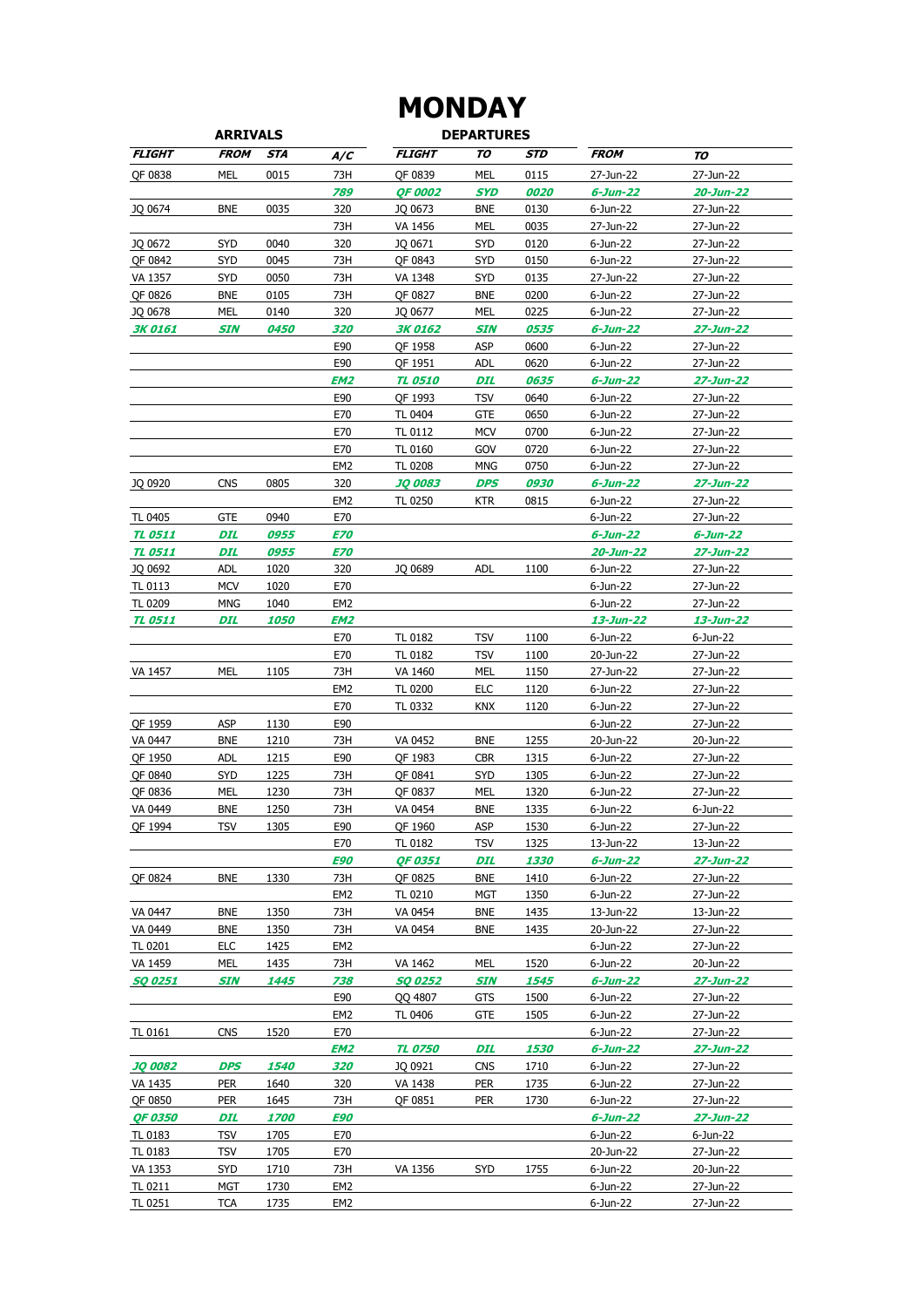|                |            |                    | 73F             | <b>TFR0051</b> | <b>BNE</b> | 1745               | $6 - Jun - 22$ | 27-Jun-22 |
|----------------|------------|--------------------|-----------------|----------------|------------|--------------------|----------------|-----------|
| QF 1952        | <b>ADL</b> | 1805               | E90             | OF 1953        | <b>ADL</b> | 1850               | 6-Jun-22       | 27-Jun-22 |
| TL 0333        | <b>BME</b> | 1810               | E70             |                |            |                    | 6-Jun-22       | 27-Jun-22 |
| TL 0407        | <b>GTE</b> | 1845               | EM <sub>2</sub> |                |            |                    | 6-Jun-22       | 27-Jun-22 |
| QQ 4808        | <b>GTS</b> | 1855               | E90             |                |            |                    | 6-Jun-22       | 27-Jun-22 |
| TL 0183        | TSV        | 1920               | E70             |                |            |                    | 13-Jun-22      | 13-Jun-22 |
| <b>TL 0751</b> | DIL        | 1930               | EM <sub>2</sub> |                |            |                    | $6 - Jun - 22$ | 27-Jun-22 |
| <b>QF 0001</b> | <b>SYD</b> | <i><b>1940</b></i> | 789             | <b>OF 0001</b> | <b>LHR</b> | <i><b>2110</b></i> | $6 - Jun - 22$ | 13-Jun-22 |
| OF 1961        | <b>ASP</b> | 2020               | E90             |                |            |                    | 6-Jun-22       | 27-Jun-22 |
| VA 1785        | <b>ADL</b> | 2210               | 73H             |                |            |                    | 27-Jun-22      | 27-Jun-22 |
| <b>OF 0002</b> | <b>LHR</b> | 2230               | 789             |                |            |                    | $30$ -May-22   | 20-Jun-22 |
| OF 1984        | <b>CBR</b> | 2250               | E90             |                |            |                    | 30-May-22      | 27-Jun-22 |
| VA 1465        | MEL        | 2350               | 73H             |                |            |                    | 27-Jun-22      | 27-Jun-22 |
|                |            |                    |                 |                |            |                    |                |           |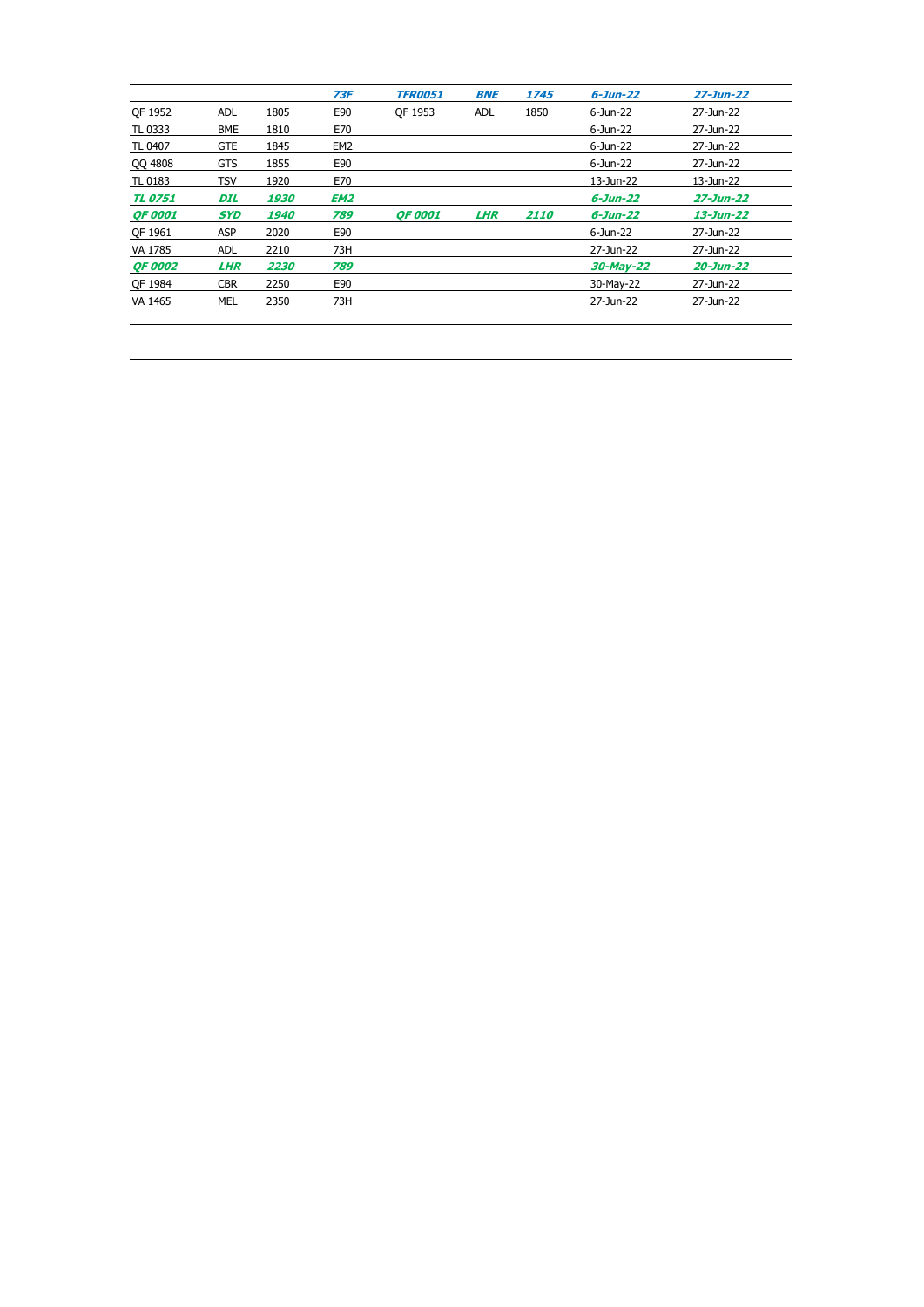# **TUESDAY**

| <b>ARRIVALS</b> |             |                    |                 | <b>DEPARTURES</b> |            |                    |              |           |
|-----------------|-------------|--------------------|-----------------|-------------------|------------|--------------------|--------------|-----------|
| <b>FLIGHT</b>   | <b>FROM</b> | STA                | A/C             | <b>FLIGHT</b>     | TO         | STD                | <b>FROM</b>  | TO        |
| QF 0838         | MEL         | 0015               | 73H             | QF 0839           | MEL        | 0115               | 21-Jun-22    | 28-Jun-22 |
|                 |             |                    | 789             | <b>QF 0002</b>    | <b>SYD</b> | 0020               | 31-May-22    | 21-Jun-22 |
| JQ 0674         | <b>BNE</b>  | 0035               | 320             | JQ 0673           | <b>BNE</b> | 0130               | 31-May-22    | 28-Jun-22 |
|                 |             |                    | 73H             | VA 1456           | MEL        | 0035               | 28-Jun-22    | 28-Jun-22 |
| JQ 0672         | <b>SYD</b>  | 0040               | 320             | JQ 0671           | <b>SYD</b> | 0120               | 31-May-22    | 14-Jun-22 |
| JQ 0672         | <b>SYD</b>  | 0040               | 320             | JQ 0671           | <b>SYD</b> | 0120               | 28-Jun-22    | 28-Jun-22 |
| QF 0842         | <b>SYD</b>  | 0045               | 73H             | OF 0843           | SYD        | 0150               | 21-Jun-22    | 28-Jun-22 |
| VA 1357         | <b>SYD</b>  | 0050               | 73H             | VA 1348           | SYD        | 0135               | 28-Jun-22    | 28-Jun-22 |
| OF 0826         | <b>BNE</b>  | 0105               | 73H             | QF 0827           | <b>BNE</b> | 0200               | 31-May-22    | 28-Jun-22 |
| JQ 0678         | MEL         | 0140               | 320             | JQ 0677           | MEL        | 0225               | 31-May-22    | 28-Jun-22 |
| <b>HJ 0595</b>  | MEL         | <i><b>0340</b></i> | 76F             | HJ 0595           | SIN        | 0635               | 31-May-22    | 28-Jun-22 |
| <b>3K 0161</b>  | SIN         | <i><b>0450</b></i> | 320             | 3K 0162           | SIN        | <i><b>0535</b></i> | 14-Jun-22    | 14-Jun-22 |
|                 |             |                    | E90             | QQ 4801           | GTS        | 0530               | 31-May-22    | 28-Jun-22 |
|                 |             |                    | E90             | QQ 0920           | <b>GTE</b> | 0545               | 31-May-22    | 28-Jun-22 |
|                 |             |                    | E90             | QF 1958           | ASP        | 0600               | 31-May-22    | 28-Jun-22 |
|                 |             |                    | 73H             | VA 1782           | <b>ADL</b> | 0605               | 28-Jun-22    | 28-Jun-22 |
|                 |             |                    | E90             | QF 1951           | <b>ADL</b> | 0620               | 7-Jun-22     | 28-Jun-22 |
|                 |             |                    | E90             | QF 1997           | <b>CNS</b> | 0710               | 28-Jun-22    | 28-Jun-22 |
|                 |             |                    | E70             | TL 0160           | GOV        | 0720               | 31-May-22    | 28-Jun-22 |
|                 |             |                    | EM <sub>2</sub> | TL 0212           | <b>MNG</b> | 0745               | 31-May-22    | 28-Jun-22 |
|                 |             |                    | E70             | TL 0170           | <b>CNS</b> | 0800               | 28-Jun-22    | 28-Jun-22 |
| <b>TFR0053</b>  | <b>CNS</b>  | 0845               | 73F             |                   |            |                    | $31$ -May-22 | 28-Jun-22 |
| TL 0921         | GTE         | 0855               | E90             |                   |            |                    | 31-May-22    | 28-Jun-22 |
|                 |             |                    | E70             | TL 0338           | <b>KNX</b> | 0950               | 31-May-22    | 28-Jun-22 |
| JQ 0920         | <b>CNS</b>  | 1005               | 320             | JQ 0921           | <b>CNS</b> | 1050               | 28-Jun-22    | 28-Jun-22 |
| VA 1457         | MEL         | 1105               | 73H             | VA 1460           | MEL        | 1150               | 28-Jun-22    | 28-Jun-22 |
|                 |             |                    | E70             | TL 0332           | <b>KNX</b> | 1120               | 31-May-22    | 28-Jun-22 |
| QF 1959         | <b>ASP</b>  | 1130               | E90             |                   |            |                    | 31-May-22    | 28-Jun-22 |
| TL 0213         | <b>ELC</b>  | 1150               | EM <sub>2</sub> |                   |            |                    | 31-May-22    | 28-Jun-22 |
| VA 0447         | <b>BNE</b>  | 1210               | 73H             | VA 0452           | <b>BNE</b> | 1255               | 21-Jun-22    | 21-Jun-22 |
| QF 1950         | <b>ADL</b>  | 1215               | E90             | QF 1983           | <b>CBR</b> | 1315               | 7-Jun-22     | 28-Jun-22 |
| <b>OF 0840</b>  | SYD         | 1225               | 73H             | QF 0841           | SYD        | 1305               | 7-Jun-22     | 28-Jun-22 |
|                 |             |                    | EM <sub>2</sub> | TL 0404           | <b>GTE</b> | 1230               | 7-Jun-22     | 28-Jun-22 |
| QF 0836         | MEL         | 1230               | 73H             | QF 0837           | MEL        | 1320               | 31-May-22    | 14-Jun-22 |
| VA 0449         | <b>BNE</b>  | 1250               | 73H             | VA 0454           | <b>BNE</b> | 1335               | 31-May-22    | 7-Jun-22  |
| QF 1996         | <b>CNS</b>  | 1300               | E90             |                   |            |                    | 28-Jun-22    | 28-Jun-22 |
| QQ 4804         | <b>GTS</b>  | 1305               | E90             |                   |            |                    | 31-May-22    | 28-Jun-22 |
| QF 0824         | <b>BNE</b>  | 1330               | 73H             | OF 0825           | <b>BNE</b> | 1410               | 31-May-22    | 28-Jun-22 |
|                 |             |                    | EM <sub>2</sub> | TL 0210           | <b>MGT</b> | 1350               | 31-May-22    | 28-Jun-22 |
| VA 0447         | <b>BNE</b>  | 1350               | 73H             | VA 0454           | <b>BNE</b> | 1435               | 14-Jun-22    | 14-Jun-22 |
| VA 0449         | <b>BNE</b>  | 1350               | 73H             | VA 0454           | <b>BNE</b> | 1435               | 21-Jun-22    | 28-Jun-22 |
| VA 1459         | MEL         | 1435               | 73H             | VA 1462           | MEL        | 1520               | 31-May-22    | 21-Jun-22 |
| <b>SQ 0251</b>  | <b>SIN</b>  | 1445               | 738             | <b>SQ 0252</b>    | <b>SIN</b> | 1545               | 31-May-22    | 28-Jun-22 |
| <b>TL 0161</b>  | <b>CNS</b>  | 1520               | E70             |                   |            |                    | 31-May-22    | 28-Jun-22 |
|                 |             |                    | E90             | QF 1960           | ASP        | 1530               | 31-May-22    | 28-Jun-22 |
| TL 0405         | <b>GTE</b>  | 1610               | EM <sub>2</sub> |                   |            |                    | 7-Jun-22     | 28-Jun-22 |
| VA 1435         | <b>PER</b>  | 1640               | 320             | VA 1438           | <b>PER</b> | 1735               | 21-Jun-22    | 28-Jun-22 |
| QF 0850         | <b>PER</b>  | 1645               | 73H             | QF 0851           | <b>PER</b> | 1730               | 31-May-22    | 28-Jun-22 |
| VA 1353         | SYD         | 1710               | 73H             | VA 1356           | SYD        | 1755               | 31-May-22    | 14-Jun-22 |
| <b>HJ 0596</b>  | SIN         | 1715               | 76F             | <b>HJ 0596</b>    | <b>MEL</b> | 1845               | 31-May-22    | 28-Jun-22 |
| JQ 0920         | <b>CNS</b>  | 1715               | 320             | JQ 0921           | <b>CNS</b> | 1800               | 7-Jun-22     | 21-Jun-22 |
|                 |             |                    | E70             | TL 0116           | <b>MCV</b> | 1720               | 7-Jun-22     | 28-Jun-22 |
|                 |             | 1730               | EM <sub>2</sub> |                   |            |                    |              |           |
| TL 0211         | MGT         |                    |                 |                   |            |                    | 31-May-22    | 28-Jun-22 |
|                 |             |                    | 73F             | <b>TFR0051</b>    | <b>BNE</b> | 1745               | 31-May-22    | 28-Jun-22 |
|                 |             |                    | E90             | QQ 0926           | <b>GTE</b> | 1745               | 31-May-22    | 28-Jun-22 |
| QF 1952         | ADL         | 1805               | E90             | QF 1953           | ADL        | 1850               | 7-Jun-22     | 28-Jun-22 |
| TL 0333         | <b>BME</b>  | 1810               | E70             |                   |            |                    | 31-May-22    | 28-Jun-22 |
| <b>QF 0001</b>  | SYD         | <i><b>1940</b></i> | 789             | <b>QF 0001</b>    | <b>LHR</b> | <i><b>2110</b></i> | 31-May-22    | 14-Jun-22 |
| TL 0331         | <b>PER</b>  | 2000               | E70             |                   |            |                    | 31-May-22    | 28-Jun-22 |
| QF 1961         | ASP         | 2020               | E90             |                   |            |                    | 31-May-22    | 28-Jun-22 |
| TL 0117         | <b>MCV</b>  | 2035               | E70             |                   |            |                    | 7-Jun-22     | 28-Jun-22 |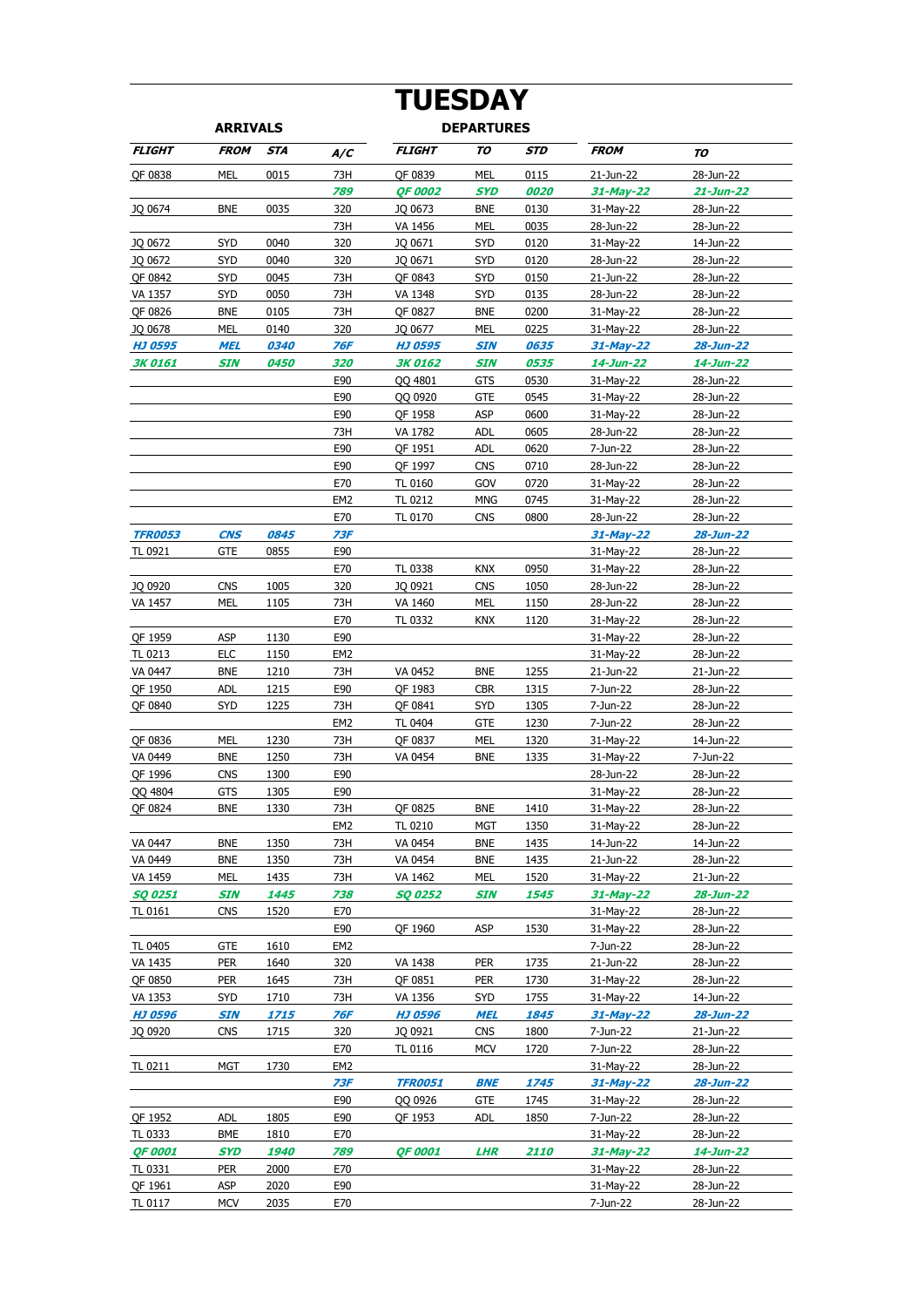| QQ 0927        | <b>GTE</b> | 2045 | E90 | 31-May-22    | 28-Jun-22 |
|----------------|------------|------|-----|--------------|-----------|
| <b>QF 0002</b> | <b>LHR</b> | 2230 | 789 | $31$ -May-22 | 14-Jun-22 |
| QF 1984        | <b>CBR</b> | 2250 | E90 | 7-Jun-22     | 28-Jun-22 |
| VA 1465        | MEL        | 2350 | 73H | 28-Jun-22    | 28-Jun-22 |
|                |            |      |     |              |           |
|                |            |      |     |              |           |
|                |            |      |     |              |           |
|                |            |      |     |              |           |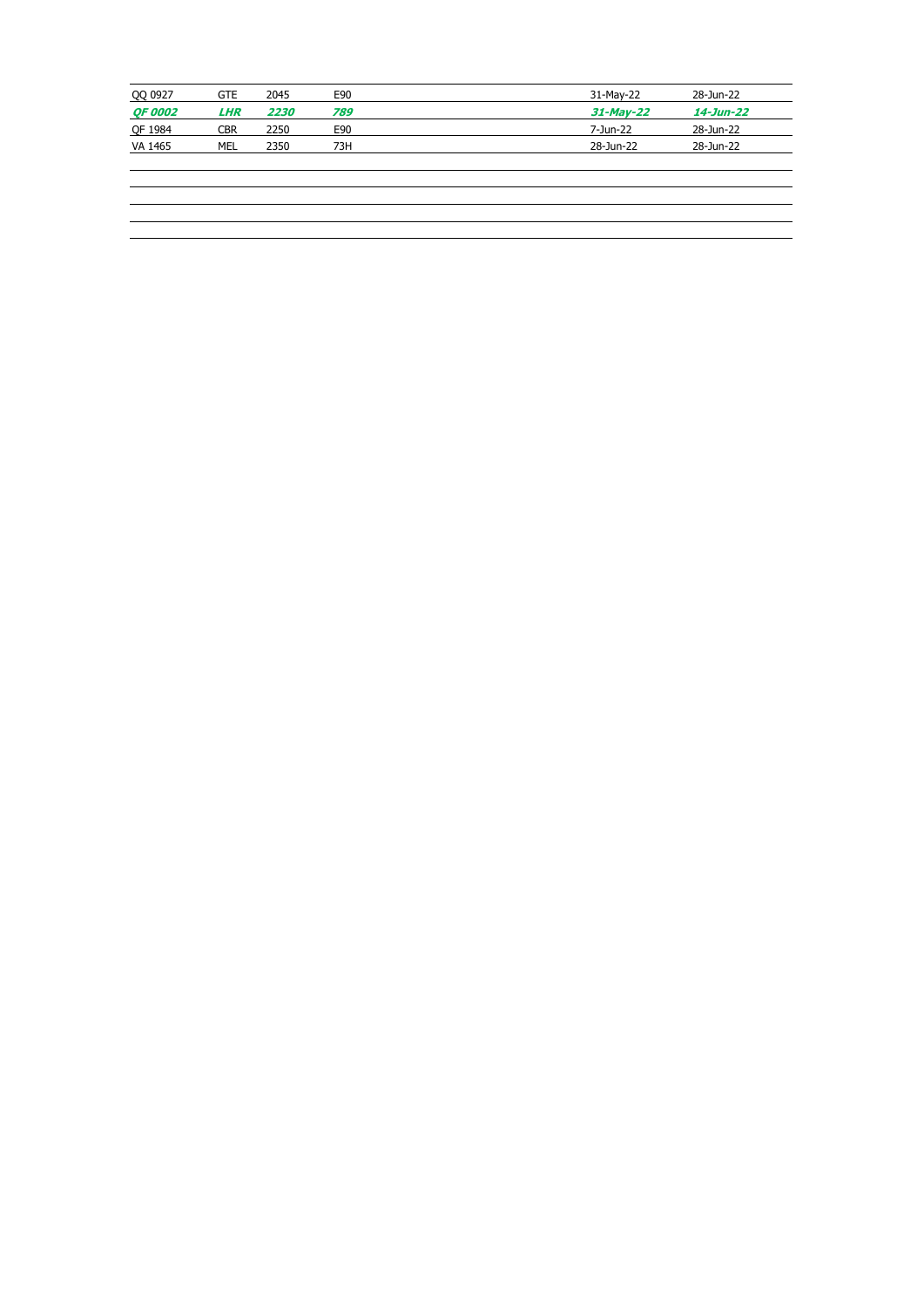## **WEDNESDAY**

| <b>ARRIVALS</b> |             |                    |                   | <b>DEPARTURES</b>     |            |                    |                      |                        |
|-----------------|-------------|--------------------|-------------------|-----------------------|------------|--------------------|----------------------|------------------------|
| <b>FLIGHT</b>   | <b>FROM</b> | STA                | A/C               | <b>FLIGHT</b>         | TO         | STD                | <b>FROM</b>          | TO                     |
| QF 0838         | <b>MEL</b>  | 0015               | 73H               | QF 0839               | <b>MEL</b> | 0115               | 22-Jun-22            | 29-Jun-22              |
|                 |             |                    | 789               | <b>QF 0002</b>        | SYD        | 0020               | $1 - Jun-22$         | 15-Jun-22              |
| JQ 0674         | <b>BNE</b>  | 0035               | 320               | JQ 0673               | BNE        | 0130               | 29-Jun-22            | 29-Jun-22              |
|                 |             |                    | 73H               | VA 1456               | MEL        | 0035               | 29-Jun-22            | 29-Jun-22              |
| JQ 0672         | <b>SYD</b>  | 0040               | 320               | JQ 0671               | SYD        | 0120               | 1-Jun-22             | 29-Jun-22              |
| QF 0842         | SYD         | 0045               | 73H               | QF 0843               | SYD        | 0150               | 22-Jun-22            | 29-Jun-22              |
| QF 0826         | <b>BNE</b>  | 0105               | 73H               | QF 0827               | <b>BNE</b> | 0200               | 1-Jun-22             | 29-Jun-22              |
| JQ 0678         | MEL         | 0140               | 320               | JQ 0677               | MEL        | 0225               | 1-Jun-22             | 1-Jun-22               |
| JQ 0678         | MEL         | 0140               | 320               | JQ 0677               | MEL        | 0225               | 29-Jun-22            | 29-Jun-22              |
| <b>HJ 0595</b>  | <b>MEL</b>  | <i><b>0505</b></i> | 76F               | <b>HJ 0595</b>        | <b>SIN</b> | 0635               | $1$ -Jun-22          | 29-Jun-22              |
|                 |             |                    | <b>E70</b>        | <b>TL 0750</b>        | DIL        | <i><b>0545</b></i> | $1 - Jun-22$         | 29-Jun-22              |
|                 |             |                    | E90               | QF 1958               | ASP        | 0600               | 1-Jun-22             | 29-Jun-22              |
|                 |             |                    | EM2               | TL 0404               | GTE        | 0615               | 1-Jun-22             | 29-Jun-22              |
|                 |             |                    | E90               | QF 1951               | ADL        | 0620               | 1-Jun-22             | 29-Jun-22              |
|                 |             |                    | E90               | QF 1993               | <b>TSV</b> | 0640               | 1-Jun-22             | 29-Jun-22              |
|                 |             |                    | E70               | TL 0112               | MCV        | 0700               | 1-Jun-22             | 29-Jun-22              |
|                 |             |                    | E70               | TL 0160               | GOV        | 0720               | 1-Jun-22             | 29-Jun-22              |
|                 |             |                    | EM <sub>2</sub>   | TL 0212               | <b>MNG</b> | 0745               | 1-Jun-22             | 29-Jun-22              |
| JQ 0920         | <b>CNS</b>  | 0805               | 320               | <b>JO 0083</b>        | DPS        | <i><b>0930</b></i> | 1-Jun-22             | 29-Jun-22              |
|                 |             |                    | EM <sub>2</sub>   | TL 0250               | ktr        | 0815               | 1-Jun-22             | 29-Jun-22              |
| <b>TFR0053</b>  | <b>CNS</b>  | 0845               | 73F               |                       |            |                    | $1 - Jun-22$         | 29-Jun-22              |
| <b>TL 0511</b>  | DIL         | <i><b>0910</b></i> | <i><b>E70</b></i> |                       |            |                    | 1-Jun-22             | 29-Jun-22              |
|                 |             |                    | <b>E70</b>        | <b>TL 0510</b>        | DIL        | <i><b>0950</b></i> | 1-Jun-22             | 29-Jun-22              |
| TL 0405         | <b>GTE</b>  | 0955               | EM2               |                       |            |                    | 1-Jun-22             | 29-Jun-22              |
| JQ 0692         | <b>ADL</b>  | 1020               | 320               | JQ 0689               | <b>ADL</b> | 1100               | 1-Jun-22             | 29-Jun-22              |
| TL 0113         | <b>MCV</b>  | 1020               | E70               |                       |            |                    | 1-Jun-22             | 29-Jun-22              |
| VA 1457         | MEL         | 1105               | 73H               | VA 1460               | MEL        | 1150               | 29-Jun-22            | 29-Jun-22              |
| VA 0447         | <b>BNE</b>  | 1110               | 73H               | VA 0452               | BNE        | 1155               | 15-Jun-22            | 15-Jun-22              |
| QF 1959         | <b>ASP</b>  | 1130               | E70<br>E90        | TL 0332               | KNX        | 1120               | 1-Jun-22<br>1-Jun-22 | 29-Jun-22              |
|                 |             |                    | EM2               | TL 0218               | MGT        | 1150               | 1-Jun-22             | 29-Jun-22<br>29-Jun-22 |
| TL 0213         | <b>ELC</b>  | 1150               | EM <sub>2</sub>   |                       |            |                    | 1-Jun-22             | 29-Jun-22              |
| QF 1950         | <b>ADL</b>  | 1215               | E90               |                       |            |                    | 1-Jun-22             | 29-Jun-22              |
| OF 0840         | <b>SYD</b>  | 1225               | 73H               | QF 0841               | SYD        | 1305               | 1-Jun-22             | 29-Jun-22              |
| QF 0836         | MEL         | 1230               | 73H               | QF 0837               | MEL        | 1320               | 1-Jun-22             | 29-Jun-22              |
| VA 0449         | <b>BNE</b>  | 1250               | 73H               | VA 0454               | BNE        | 1335               | 1-Jun-22             | 8-Jun-22               |
| OF 1994         | <b>TSV</b>  | 1305               | E90               | QF 1960               | ASP        | 1530               | 1-Jun-22             | 29-Jun-22              |
|                 |             |                    | E90               | QF 0351               | DIL        | <i><b>1330</b></i> | 1-Jun-22             | 29-Jun-22              |
| QF 0824         | <b>BNE</b>  | 1330               | 73H               | QF 0825               | BNE        | 1410               | 1-Jun-22             | 29-Jun-22              |
| <b>TL 0751</b>  | <b>DIL</b>  | 1335               | <i><b>E70</b></i> |                       |            |                    | 1-Jun-22             | 29-Jun-22              |
| VA 0449         | BNE         | 1350               | 73H               | VA 0454               | BNE        | 1435               | 15-Jun-22            | 29-Jun-22              |
|                 |             |                    | E70               | TL 0170               | <b>CNS</b> | 1430               | 1-Jun-22             | 22-Jun-22              |
|                 |             |                    | EM2               | TL 0406               | GTE        | 1435               | 1-Jun-22             | 29-Jun-22              |
| VA 1459         | MEL         | 1435               | 73H               | VA 1462               | MEL        | 1520               | 1-Jun-22             | 22-Jun-22              |
| <b>SQ 0251</b>  | <b>SIN</b>  | 1445               | 738               | <i><b>SQ 0252</b></i> | SIN        | 1545               | 1-Jun-22             | 29-Jun-22              |
| TL 0161         | <b>CNS</b>  | 1520               | E70               |                       |            |                    | 1-Jun-22             | 29-Jun-22              |
| TL 0181         | OOL         | 1530               | E70               |                       |            |                    | 1-Jun-22             | 29-Jun-22              |
| <b>JQ 0082</b>  | <b>DPS</b>  | <i><b>1540</b></i> | 320               | JQ 0921               | <b>CNS</b> | 1710               | 1-Jun-22             | 29-Jun-22              |
| TL 0219         | MGT         | 1550               | EM2               |                       |            |                    | 1-Jun-22             | 29-Jun-22              |
| TL 0171         | <b>CNS</b>  | 1555               | E70               |                       |            |                    | 29-Jun-22            | 29-Jun-22              |
| VA 1435         | <b>PER</b>  | 1640               | 320               | VA 1438               | PER        | 1735               | 1-Jun-22             | 29-Jun-22              |
| QF 0850         | <b>PER</b>  | 1645               | 73H               | QF 0851               | PER        | 1730               | 1-Jun-22             | 29-Jun-22              |
| <b>QF 0350</b>  | DIL         | <i><b>1700</b></i> | E90               |                       |            |                    | $1 - Jun-22$         | 29-Jun-22              |
| VA 1353         | SYD         | 1710               | 73H               | VA 1356               | SYD        | 1755               | 1-Jun-22             | 22-Jun-22              |
| <b>HJ 0596</b>  | SIN         | 1715               | 76F               | <b>HJ 0596</b>        | <b>MEL</b> | 1855               | 1-Jun-22             | 29-Jun-22              |
|                 |             |                    | E70               | TL 0116               | <b>MCV</b> | 1720               | 1-Jun-22             | 29-Jun-22              |
| TL 0251         | <b>TCA</b>  | 1735               | EM2               |                       |            |                    | 1-Jun-22             | 29-Jun-22              |
|                 |             |                    | 73F               | <i><b>TFR0051</b></i> | <b>BNE</b> | 1745               | $1 - Jun-22$         | 29-Jun-22              |
| QF 1952         | <b>ADL</b>  | 1805               | E90               | QF 1953               | adl        | 1850               | 1-Jun-22             | 29-Jun-22              |
| TL 0333         | BME         | 1810               | E70               |                       |            |                    | 1-Jun-22             | 29-Jun-22              |
| TL 0407         | GTE         | 1815               | EM2               |                       |            |                    | 1-Jun-22             | 29-Jun-22              |
| <b>OF 0001</b>  | SYD         | 1940               | 789               | <i><b>OF 0001</b></i> | LHR        | <i><b>2110</b></i> | $1 - Jun - 22$       | 15-Jun-22              |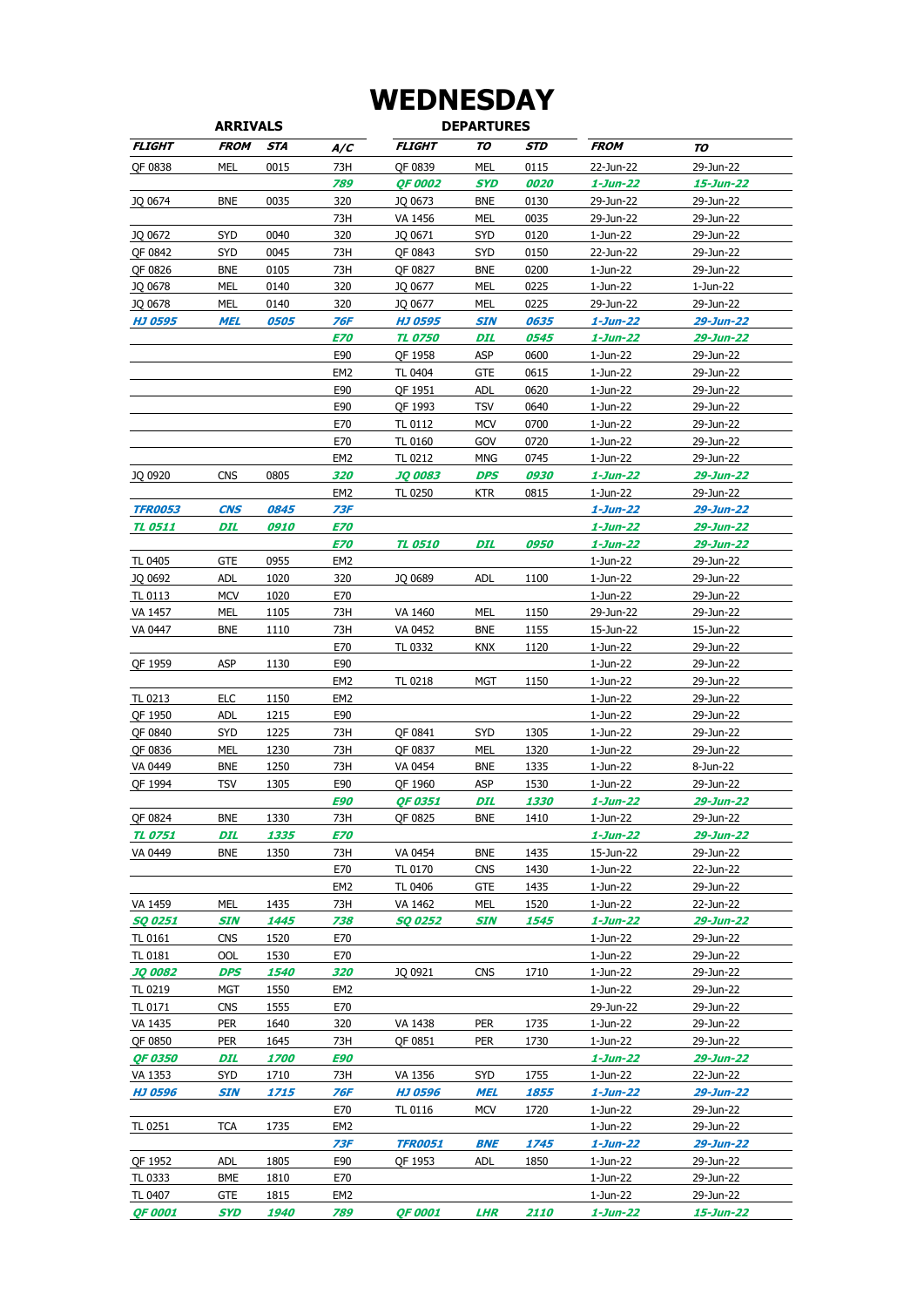| QF 1961        | <b>ASP</b> | 2020 | E90 | 1-Jun-22    | 29-Jun-22       |
|----------------|------------|------|-----|-------------|-----------------|
|                |            |      |     |             |                 |
| TL 0171        | <b>CNS</b> | 2025 | E70 | 1-Jun-22    | 22-Jun-22       |
| TL 0117        | <b>MCV</b> | 2035 | E70 | 1-Jun-22    | 29-Jun-22       |
| VA 1785        | <b>ADL</b> | 2210 | 73H | 29-Jun-22   | 29-Jun-22       |
| <b>QF 0002</b> | <b>LHR</b> | 2230 | 789 | $1$ -Jun-22 | $15 - Jun - 22$ |
| VA 1465        | MEL        | 2350 | 73H | 29-Jun-22   | 29-Jun-22       |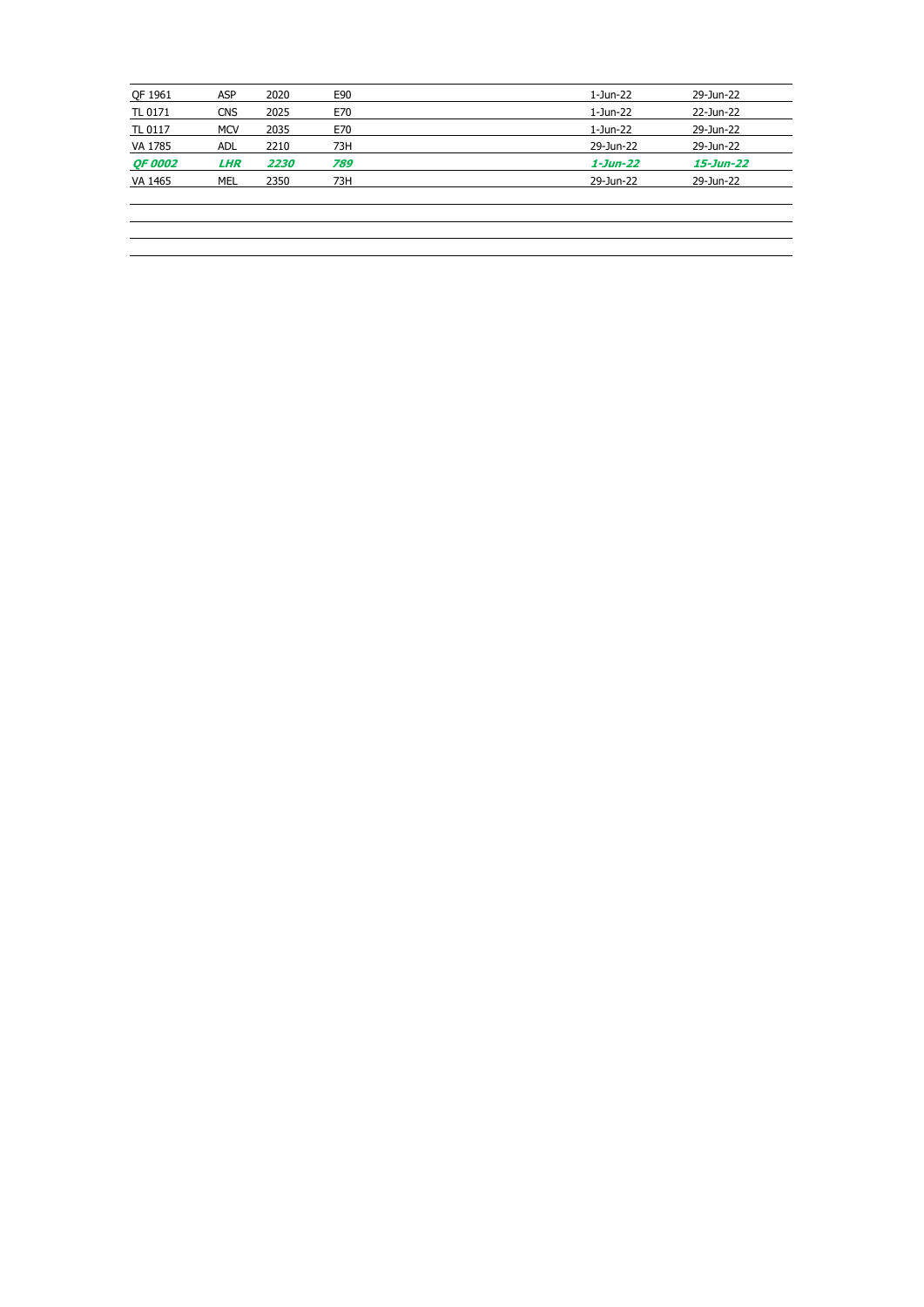## **THURSDAY**

| <b>ARRIVALS</b>           |                          |                            |                        |                | <b>DEPARTURES</b> |      |                         |                        |
|---------------------------|--------------------------|----------------------------|------------------------|----------------|-------------------|------|-------------------------|------------------------|
| <b>FLIGHT</b>             | <b>FROM</b>              | <b>STA</b>                 | A/C                    | <b>FLIGHT</b>  | TO                | STD  | <b>FROM</b>             | TO                     |
| QF 0838                   | MEL                      | 0015                       | 73H                    | OF 0839        | MEL               | 0115 | 23-Jun-22               | 30-Jun-22              |
|                           |                          |                            | 789                    | <b>QF 0002</b> | <b>SYD</b>        | 0020 | 2-Jun-22                | 16-Jun-22              |
| JQ 0674                   | <b>BNE</b>               | 0035                       | 320                    | JQ 0673        | <b>BNE</b>        | 0130 | 2-Jun-22                | 30-Jun-22              |
|                           |                          |                            | 73H                    | VA 1456        | MEL               | 0035 | 30-Jun-22               | 30-Jun-22              |
| JQ 0672                   | SYD                      | 0040                       | 320                    | JQ 0671        | <b>SYD</b>        | 0120 | 2-Jun-22                | 30-Jun-22              |
| QF 0842                   | <b>SYD</b>               | 0045                       | 73H                    | QF 0843        | SYD               | 0150 | 23-Jun-22               | 30-Jun-22              |
| QF 0826                   | <b>BNE</b>               | 0105                       | 73H                    | QF 0827        | <b>BNE</b>        | 0200 | 2-Jun-22                | 30-Jun-22              |
| JQ 0678                   | <b>MEL</b>               | 0140                       | 320                    | JQ 0677        | <b>MEL</b>        | 0225 | 2-Jun-22                | 30-Jun-22              |
| <b>HJ 0595</b>            | <b>MEL</b>               | 0515                       | 76F                    | <b>HJ 0595</b> | <b>SIN</b>        | 0635 | $2 - Jun - 22$          | 30-Jun-22              |
|                           |                          |                            | EM2                    | <b>TL 0750</b> | DIL               | 0530 | 2-Jun-22                | 30-Jun-22              |
|                           |                          |                            | EM2                    | TL 0414        | GTE               | 0545 | 2-Jun-22                | 30-Jun-22              |
|                           |                          |                            | E90                    | QF 1958        | ASP               | 0600 | 2-Jun-22                | 30-Jun-22              |
|                           |                          |                            | 73H                    | VA 1782        | adl               | 0605 | 30-Jun-22               | 30-Jun-22              |
|                           |                          |                            | E90                    | QF 1951        | <b>ADL</b>        | 0620 | 2-Jun-22                | 30-Jun-22              |
|                           |                          |                            | EM <sub>2</sub>        | <b>TL 0510</b> | DIL               | 0635 | 2-Jun-22                | 30-Jun-22              |
|                           |                          |                            | E70                    | TL 0112        | <b>MCV</b>        | 0700 | 2-Jun-22                | 30-Jun-22              |
|                           |                          |                            | E90                    | QF 1997        | <b>CNS</b>        | 0710 | 2-Jun-22                | 30-Jun-22              |
|                           |                          |                            | E70                    | TL 0160        | GOV               | 0720 | 2-Jun-22                | 30-Jun-22              |
|                           |                          |                            | EM2                    | TL 0218        | MNG               | 0745 | 2-Jun-22                | 23-Jun-22              |
|                           |                          |                            | EM <sub>2</sub>        | TL 0218        | MNG               | 0800 | 30-Jun-22               | 30-Jun-22              |
|                           |                          |                            | E70                    | TL 0900        | KTR               | 0830 | 23-Jun-22               | 23-Jun-22              |
| <b>TFR0053</b>            | <b>CNS</b>               | 0845                       | 73F                    |                |                   |      | $2 - Jun - 22$          | 30-Jun-22              |
|                           |                          |                            | E70                    | TL 0180        | TSV               | 0920 | 30-Jun-22               | 23-Jun-22              |
|                           |                          |                            | E90                    | TL 0342        | <b>PER</b>        | 0920 | 2-Jun-22                | 2-Jun-22               |
| <b>TL 0511</b>            | DIL                      | 0955                       | E90                    |                |                   |      | 9-Jun-22                | 9-Jun-22               |
| JQ 0920                   | <b>CNS</b>               | 1005                       | 320                    | JQ 0921        | <b>CNS</b>        | 1050 | 2-Jun-22                | 30-Jun-22              |
| QF 0828                   | <b>BNE</b>               | 1015                       | 73H                    | QF 0829        | <b>BNE</b>        | 1055 | 2-Jun-22                | 30-Jun-22              |
| JQ 0692                   | <b>ADL</b>               | 1020                       | 320                    | JQ 0689        | adl               | 1100 | 2-Jun-22                | 30-Jun-22              |
| TL 0113                   | <b>MCV</b>               | 1020                       | E70                    |                |                   |      | 2-Jun-22                | 30-Jun-22              |
| TL 0415<br><b>TL 0511</b> | GOV<br>DIL               | 1045<br><i><b>1050</b></i> | EM2<br>EM2             |                |                   |      | 2-Jun-22<br>$2$ -Jun-22 | 30-Jun-22<br>2-Jun-22  |
| <b>TL 0511</b>            | DIL                      | <i><b>1050</b></i>         | EM2                    |                |                   |      | 16-Jun-22               | 30-Jun-22              |
|                           |                          |                            | E70                    | TL 0354        | <b>BME</b>        | 1100 | 30-Jun-22               | 30-Jun-22              |
| VA 1457                   | MEL                      | 1105                       | 73H                    | VA 1460        | MEL               | 1150 | 23-Jun-22               | 30-Jun-22              |
| VA 0447                   | <b>BNE</b>               | 1110                       | 73H                    | VA 0452        | <b>BNE</b>        | 1155 | 16-Jun-22               | 16-Jun-22              |
|                           |                          |                            | E70                    | TL 0332        | <b>KNX</b>        | 1120 | 2-Jun-22                | 30-Jun-22              |
| OF 1628                   | <b>PER</b>               | 1130                       | 320                    | OF 1629        | <b>PER</b>        | 1215 | 2-Jun-22                | 30-Jun-22              |
| QF 1959                   | ASP                      | 1130                       | E90                    |                |                   |      | 2-Jun-22                | 30-Jun-22              |
| TL 0219                   | <b>MNG</b>               | 1140                       | EM <sub>2</sub>        |                |                   |      | 2-Jun-22                | 30-Jun-22              |
| QF 1950                   | <b>ADL</b>               | 1215                       | E90                    | QF 1983        | <b>CBR</b>        | 1315 | 2-Jun-22                | 30-Jun-22              |
| QF 0840                   | <b>SYD</b>               | 1225                       | 73H                    | QF 0841        | <b>SYD</b>        | 1305 | 2-Jun-22                | 30-Jun-22              |
| QF 0836                   | MEL                      | 1230                       | 73H                    | QF 0837        | MEL               | 1320 | 2-Jun-22                | 30-Jun-22              |
| VA 0449                   | <b>BNE</b>               | 1250                       | 73H                    | VA 0454        | <b>BNE</b>        | 1335 | 2-Jun-22                | 9-Jun-22               |
|                           |                          |                            | EM2                    | TL 0216        | ELC               | 1300 | 2-Jun-22                | 30-Jun-22              |
| QF 1996                   | <b>CNS</b>               | 1300                       | E90                    |                |                   |      | $2-Jun-22$              | 30-Jun-22              |
| QF 0824                   | <b>BNE</b>               | 1330                       | 73H                    | OF 0825        | <b>BNE</b>        | 1410 | 2-Jun-22                | 30-Jun-22              |
| VA 0449                   | <b>BNE</b>               | 1350                       | 73H                    | VA 0454        | <b>BNE</b>        | 1435 | 16-Jun-22               | 30-Jun-22              |
| <b>TL 0751</b>            | DIL                      | 1400                       | EM <sub>2</sub>        |                |                   |      | 2-Jun-22                | 30-Jun-22              |
| VA 1459                   | <b>MEL</b>               | 1435                       | 73H                    | VA 1462        | <b>MEL</b>        | 1520 | 2-Jun-22                | 16-Jun-22              |
| <b>SQ 0251</b>            | SIN                      | 1445                       | 738                    | <b>SQ 0252</b> | SIN               | 1545 | 2-Jun-22                | 30-Jun-22              |
| TL 0355                   | <b>BME</b>               | 1510                       | E70                    |                |                   |      | 30-Jun-22               | 30-Jun-22              |
| TL 0901                   | <b>KTR</b>               | 1515                       | E70                    |                |                   |      | 23-Jun-22               | 23-Jun-22              |
| TL 0161                   | <b>CNS</b>               | 1520                       | E70                    |                |                   |      | 2-Jun-22                | 30-Jun-22              |
|                           |                          |                            | E90                    | QF 1960        | ASP               | 1530 | 2-Jun-22                | 30-Jun-22              |
|                           |                          |                            | E70                    | TL 0406        | GTE               | 1600 | 2-Jun-22                | 30-Jun-22              |
| VA 1435                   | <b>PER</b>               | 1640                       | 320                    | VA 1438        | <b>PER</b>        | 1735 | 16-Jun-22               | 16-Jun-22              |
| VA 1435                   | <b>PER</b>               | 1640                       | 320                    | VA 1438        | <b>PER</b>        | 1735 | 30-Jun-22               | 30-Jun-22              |
| QF 0850                   | <b>PER</b>               | 1645                       | 73H                    | QF 0851        | <b>PER</b>        | 1730 | 2-Jun-22                | 30-Jun-22              |
| TL 0217                   | MNG                      | 1655                       | EM <sub>2</sub>        |                |                   |      | 30-Jun-22               | 30-Jun-22              |
| VA 1353<br>TL 0217        | <b>SYD</b><br><b>MNG</b> | 1710<br>1715               | 73H<br>EM <sub>2</sub> | VA 1356        | <b>SYD</b>        | 1755 | 2-Jun-22<br>2-Jun-22    | 16-Jun-22<br>23-Jun-22 |
|                           |                          |                            |                        |                |                   |      |                         |                        |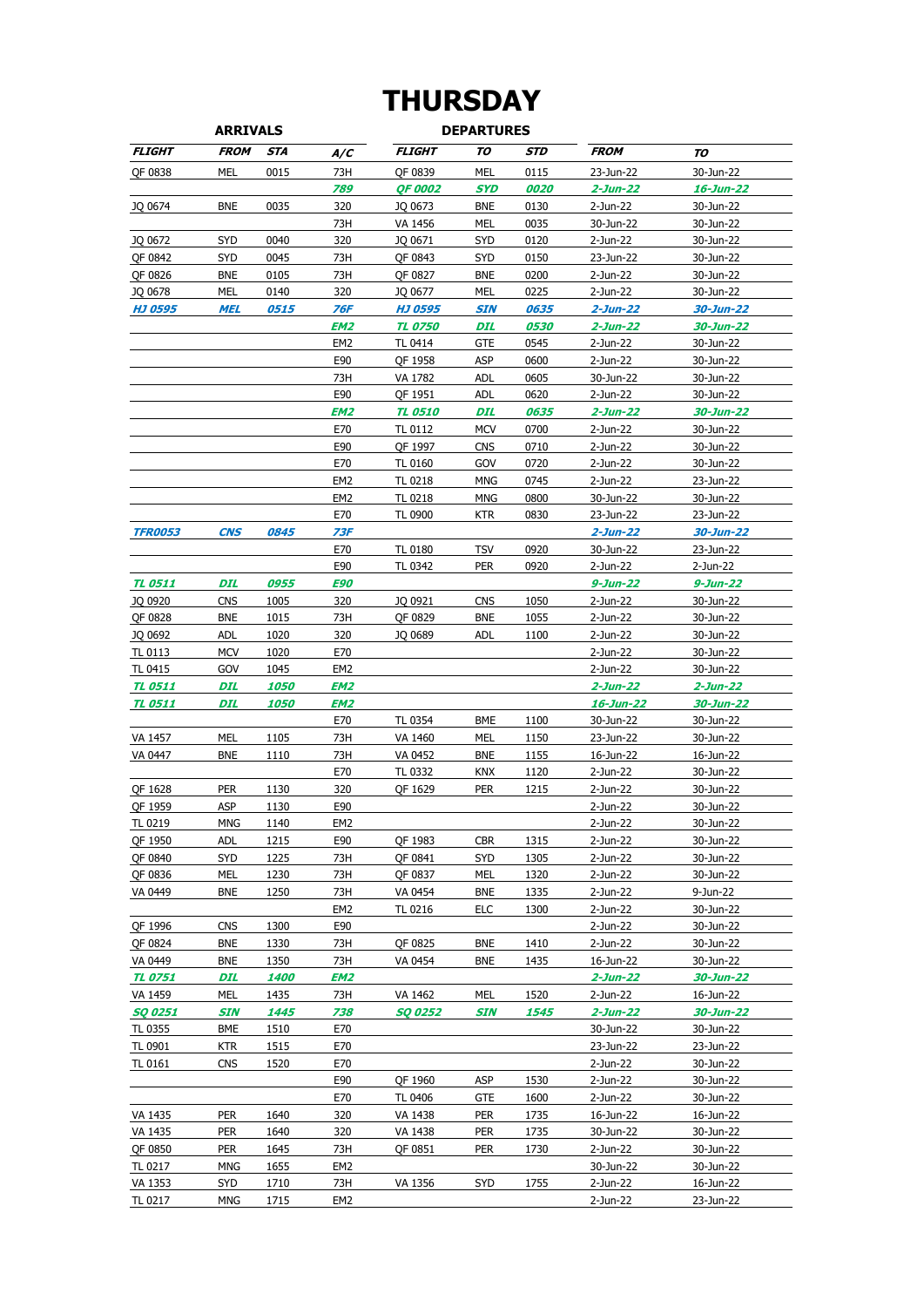|                |            |                    | E70 | TL 0116        | <b>MCV</b> | 1720               | 2-Jun-22       | 30-Jun-22 |  |
|----------------|------------|--------------------|-----|----------------|------------|--------------------|----------------|-----------|--|
| <b>HJ 0596</b> | <b>SIN</b> | 1725               | 76F | <b>HJ 0596</b> | <b>MEL</b> | 1855               | $2 - Jun - 22$ | 30-Jun-22 |  |
|                |            |                    | 73F | <b>TFR0051</b> | <b>BNE</b> | 1745               | $2 - Jun - 22$ | 30-Jun-22 |  |
| TL 0341        | <b>PER</b> | 1800               | E90 |                |            |                    | 2-Jun-22       | 2-Jun-22  |  |
| QF 1952        | <b>ADL</b> | 1805               | E90 | OF 1953        | ADL        | 1850               | 2-Jun-22       | 30-Jun-22 |  |
| TL 0333        | <b>BME</b> | 1810               | E70 |                |            |                    | 2-Jun-22       | 30-Jun-22 |  |
| TL 0407        | <b>GTE</b> | 1850               | E70 |                |            |                    | 2-Jun-22       | 30-Jun-22 |  |
| <b>OF 0001</b> | <b>SYD</b> | <i><b>1940</b></i> | 789 | <b>OF 0001</b> | <b>LHR</b> | <i><b>2110</b></i> | $2 - Jun - 22$ | 16-Jun-22 |  |
| QF 1961        | <b>ASP</b> | 2020               | E90 |                |            |                    | 2-Jun-22       | 30-Jun-22 |  |
| TL 0117        | <b>MCV</b> | 2035               | E70 |                |            |                    | 2-Jun-22       | 30-Jun-22 |  |
|                |            |                    |     |                |            |                    |                |           |  |
| <b>QF 0002</b> | <b>LHR</b> | 2230               | 789 |                |            |                    | $2 - Jun - 22$ | 16-Jun-22 |  |
| OF 1984        | <b>CBR</b> | 2250               | E90 |                |            |                    | 2-Jun-22       | 30-Jun-22 |  |
| VA 1465        | MEL        | 2350               | 73H |                |            |                    | 23-Jun-22      | 30-Jun-22 |  |
|                |            |                    |     |                |            |                    |                |           |  |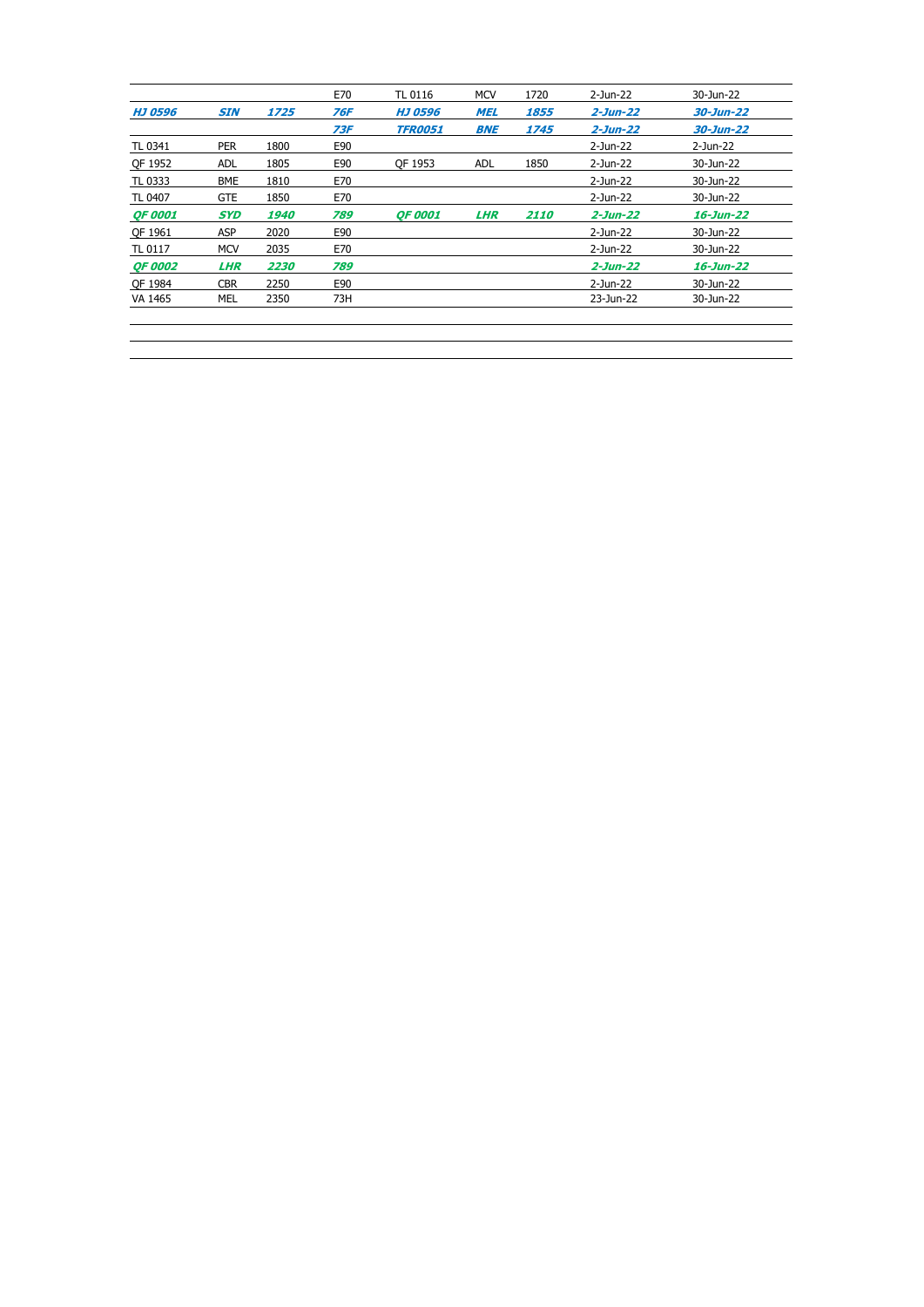### **ARRIVALS DEPARTURES FRIDAY**

|                           | <u>ARRIVALJ</u>          |                    |                 |                       | <i>UEPARI</i> UREJ |                    |                             |                       |
|---------------------------|--------------------------|--------------------|-----------------|-----------------------|--------------------|--------------------|-----------------------------|-----------------------|
| <b>FLIGHT</b>             | <b>FROM</b>              | STA                | A/C             | <i><b>FLIGHT</b></i>  | TO                 | STD                | <b>FROM</b>                 | TO                    |
| QF 0838                   | MEL                      | 0015               | 73H             | QF 0839               | MEL                | 0115               | 24-Jun-22                   | 1-Jul-22              |
|                           |                          |                    | 789             | <b>OF 0002</b>        | <b>SYD</b>         | 0020               | $3 - Jun - 22$              | 17-Jun-22             |
| JQ 0674                   | <b>BNE</b>               | 0035               | 320             | JQ 0673               | <b>BNE</b>         | 0130               | 24-Jun-22                   | 1-Jul-22              |
|                           |                          |                    | 73H             | VA 1456               | MEL                | 0035               | 24-Jun-22                   | 24-Jun-22             |
| JQ 0672                   | SYD                      | 0040               | 320             | JQ 0671               | <b>SYD</b>         | 0120               | 3-Jun-22                    | 1-Jul-22              |
| QF 0842                   | <b>SYD</b>               | 0045               | 73H             | QF 0843               | <b>SYD</b>         | 0150               | 10-Jun-22                   | 1-Jul-22              |
| QF 0826                   | <b>BNE</b>               | 0105               | 73H             | QF 0827               | <b>BNE</b>         | 0200               | 3-Jun-22                    | 1-Jul-22              |
| JQ 0678                   | MEL                      | 0140               | 320             | JQ 0677               | MEL                | 0225               | 24-Jun-22                   | 1-Jul-22              |
| <b>3K 0161</b>            | SIN                      | <i><b>0450</b></i> | 320             | 3K 0162               | <b>SIN</b>         | <i><b>0535</b></i> | 3-Jun-22                    | 1-Jul-22              |
|                           |                          |                    | E90             | QQ 4801               | GTS                | 0530               | 3-Jun-22                    | 1-Jul-22              |
|                           |                          |                    | E90<br>E90      | QF 1958<br>QF 1951    | ASP<br><b>ADL</b>  | 0600<br>0620       | 3-Jun-22<br>3-Jun-22        | 1-Jul-22<br>1-Jul-22  |
|                           |                          |                    | EM2             | <b>TL 0510</b>        | <b>DIL</b>         | 0635               | $3 - Jun - 22$              | 1-Jul-22              |
|                           |                          |                    | E90             | QF 1997               | <b>CNS</b>         | 0710               | 3-Jun-22                    | 1-Jul-22              |
|                           |                          |                    | E70             | TL 0160               | GOV                | 0720               | 3-Jun-22                    | 1-Jul-22              |
|                           |                          |                    | EM <sub>2</sub> | TL 0212               | <b>MNG</b>         | 0745               | 3-Jun-22                    | 24-Jun-22             |
| JQ 0920                   | <b>CNS</b>               | 0805               | 320             | <b>JQ 0083</b>        | <b>DPS</b>         | 0930               | 3-Jun-22                    | 24-Jun-22             |
|                           |                          |                    | EM <sub>2</sub> | TL 0250               | KTR                | 0815               | 3-Jun-22                    | 1-Jul-22              |
| <b>TFR0053</b>            | <b>CNS</b>               | 0845               | 73F             |                       |                    |                    | $3 - Jun - 22$              | $1$ -Jul-22           |
|                           |                          |                    | EM <sub>2</sub> | TL 0404               | GTE                | 0855               | 3-Jun-22                    | 1-Jul-22              |
| QF 0828                   | <b>BNE</b>               | 1015               | 73H             | QF 0829               | <b>BNE</b>         | 1055               | 3-Jun-22                    | 1-Jul-22              |
| JQ 0692                   | <b>ADL</b>               | 1020               | 320             | JQ 0689               | adl                | 1100               | 3-Jun-22                    | 24-Jun-22             |
| <b>TL 0511</b>            | <b>DIL</b>               | <i><b>1050</b></i> | EM2             |                       |                    |                    | 3-Jun-22                    | 1-Jul-22              |
|                           |                          |                    | E70             | TL 0182               | <b>TSV</b>         | 1100               | 3-Jun-22                    | 24-Jun-22             |
| VA 1457                   | MEL                      | 1105               | 73H             | VA 1460               | <b>MEL</b>         | 1150               | 24-Jun-22                   | 1-Jul-22              |
| VA 0447                   | <b>BNE</b>               | 1110               | 73H             | VA 0452               | <b>BNE</b>         | 1155               | 3-Jun-22                    | 3-Jun-22              |
|                           |                          |                    | E70             | TL 0332               | KNX                | 1120               | 3-Jun-22                    | 1-Jul-22              |
| QF 1628                   | <b>PER</b>               | 1130               | 320             | QF 1629               | <b>PER</b>         | 1215               | 3-Jun-22                    | 1-Jul-22              |
| QF 1959                   | ASP                      | 1130               | E90             |                       |                    |                    | 3-Jun-22                    | 1-Jul-22              |
| TL 0213                   | <b>ELC</b>               | 1150               | EM <sub>2</sub> |                       |                    |                    | 3-Jun-22                    | 1-Jul-22              |
| VA 0447                   | <b>BNE</b>               | 1210               | 73H             | VA 0452               | <b>BNE</b>         | 1255               | 24-Jun-22                   | 24-Jun-22             |
| QF 1950                   | <b>ADL</b>               | 1215               | E90             | QF 1983               | <b>CBR</b>         | 1315               | 3-Jun-22                    | 1-Jul-22              |
| QF 0840                   | SYD                      | 1225               | 73H             | QF 0841               | SYD                | 1305               | 3-Jun-22                    | 1-Jul-22              |
| QF 0836                   | MEL                      | 1230               | 73H             | QF 0837               | MEL                | 1320               | 3-Jun-22                    | 17-Jun-22             |
| TL 0405                   | <b>GTE</b>               | 1235               | EM <sub>2</sub> |                       |                    |                    | 3-Jun-22                    | 1-Jul-22              |
| VA 0449<br>QF 1996        | <b>BNE</b><br><b>CNS</b> | 1250<br>1300       | 73H<br>E90      | VA 0454               | <b>BNE</b>         | 1335               | 3-Jun-22<br>3-Jun-22        | 10-Jun-22<br>1-Jul-22 |
| QQ 4804                   | <b>GTS</b>               | 1305               | E90             |                       |                    |                    | 3-Jun-22                    | 1-Jul-22              |
|                           |                          |                    | <b>E90</b>      | <b>OF 0351</b>        | DIL                | <i><b>1330</b></i> | 3-Jun-22                    | $1$ -Jul-22           |
| QF 0824                   | <b>BNE</b>               | 1330               | 73H             | QF 0825               | <b>BNE</b>         | 1410               | 3-Jun-22                    | 1-Jul-22              |
| VA 0449                   | <b>BNE</b>               | 1350               | 73H             | VA 0454               | <b>BNE</b>         | 1435               | 17-Jun-22                   | 1-Jul-22              |
|                           |                          |                    | EM <sub>2</sub> | TL 0218               | MGT                | 1355               | 3-Jun-22                    | 1-Jul-22              |
|                           |                          |                    | EM <sub>2</sub> | TL 0406               | GTE                | 1435               | 3-Jun-22                    | 1-Jul-22              |
| VA 1459                   | MEL                      | 1435               | 73H             | VA 1462               | MEL                | 1520               | 3-Jun-22                    | 17-Jun-22             |
| TL 0161                   | <b>CNS</b>               | 1520               | E70             |                       |                    |                    | 3-Jun-22                    | 1-Jul-22              |
|                           |                          |                    | E90             | QF 1960               | ASP                | 1530               | 3-Jun-22                    | 1-Jul-22              |
| <b>JQ 0082</b>            | <b>DPS</b>               | <i><b>1540</b></i> | 320             | JQ 0921               | <b>CNS</b>         | 1710               | 3-Jun-22                    | 24-Jun-22             |
| VA 1435                   | <b>PER</b>               | 1640               | 320             | VA 1438               | <b>PER</b>         | 1735               | 3-Jun-22                    | 1-Jul-22              |
| QF 0850                   | <b>PER</b>               | 1645               | 73H             | QF 0851               | <b>PER</b>         | 1730               | 3-Jun-22                    | 1-Jul-22              |
| <b>QF 0350</b>            | DIL                      | <i><b>1700</b></i> | <b>E90</b>      |                       |                    |                    | 3-Jun-22                    | 1-Jul-22              |
| TL 0183                   | TSV                      | 1705               | E70             |                       |                    |                    | 3-Jun-22                    | 1-Jul-22              |
| VA 1353                   | SYD                      | 1710               | 73H             | VA 1356               | SYD                | 1755               | 10-Jun-22                   | 17-Jun-22             |
| TL 0219                   | MGT                      | 1735               | EM <sub>2</sub> |                       |                    |                    | 3-Jun-22                    | 1-Jul-22              |
| TL 0251                   | <b>TCA</b>               | 1735               | EM <sub>2</sub> |                       |                    |                    | 3-Jun-22                    | 1-Jul-22              |
| QF 1952                   | <b>ADL</b>               | 1805               | E90             | QF 1953               | adl                | 1850               | 3-Jun-22                    | 1-Jul-22              |
| TL 0333                   | <b>BME</b>               | 1810               | E70             |                       |                    |                    | 3-Jun-22                    | 1-Jul-22              |
| TL 0407                   | GTE                      | 1815               | EM <sub>2</sub> |                       |                    |                    | 3-Jun-22                    | 1-Jul-22              |
| <b>QF 0001</b>            | SYD                      | <i><b>1940</b></i> | 789             | <i><b>QF 0001</b></i> | <b>LHR</b>         | <i><b>2110</b></i> | 3-Jun-22                    | 17-Jun-22             |
| QF 1961<br><b>QF 0002</b> | ASP<br><b>LHR</b>        | 2020<br>2230       | E90<br>789      |                       |                    |                    | 3-Jun-22                    | 1-Jul-22              |
| QF 1984                   | <b>CBR</b>               | 2250               | E90             |                       |                    |                    | $3 - Jun - 22$<br>10-Jun-22 | 17-Jun-22<br>1-Jul-22 |
| VA 1465                   | MEL                      | 2350               | 73H             |                       |                    |                    | 24-Jun-22                   | 1-Jul-22              |
|                           |                          |                    |                 |                       |                    |                    |                             |                       |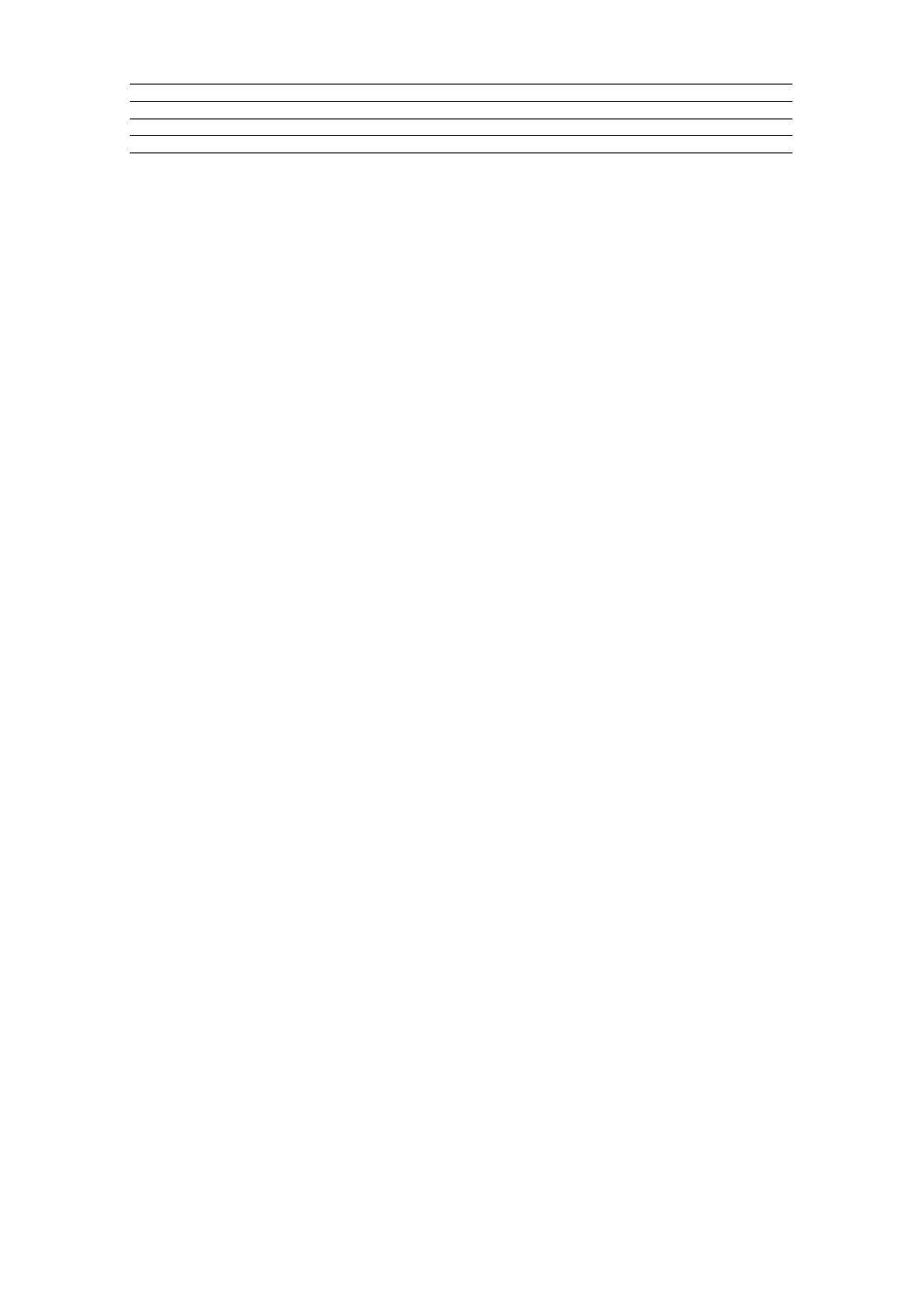## **SATURDAY**

| <b>ARRIVALS</b> |             |                    |                 |                | <b>DEPARTURES</b> |      |                |           |
|-----------------|-------------|--------------------|-----------------|----------------|-------------------|------|----------------|-----------|
| <b>FLIGHT</b>   | <b>FROM</b> | <b>STA</b>         | A/C             | <b>FLIGHT</b>  | TO                | STD  | <b>FROM</b>    | TO        |
| QF 0838         | MEL         | 0015               | 73H             | OF 0839        | MEL               | 0115 | 25-Jun-22      | 25-Jun-22 |
|                 |             |                    | 789             | <b>QF 0002</b> | <b>SYD</b>        | 0020 | 4-Jun-22       | 18-Jun-22 |
| JQ 0674         | <b>BNE</b>  | 0035               | 320             | JQ 0673        | <b>BNE</b>        | 0130 | 4-Jun-22       | 25-Jun-22 |
|                 |             |                    | 73H             | VA 1456        | <b>MEL</b>        | 0035 | 25-Jun-22      | 25-Jun-22 |
| JQ 0672         | <b>SYD</b>  | 0040               | 320             | JQ 0671        | SYD               | 0120 | 4-Jun-22       | 25-Jun-22 |
| QF 0842         | <b>SYD</b>  | 0045               | 73H             | QF 0843        | <b>SYD</b>        | 0150 | 11-Jun-22      | 25-Jun-22 |
| VA 1357         | SYD         | 0050               | 73H             | VA 1348        | <b>SYD</b>        | 0135 | 25-Jun-22      | 25-Jun-22 |
| OF 0826         | <b>BNE</b>  | 0105               | 73H             | QF 0827        | <b>BNE</b>        | 0200 | 4-Jun-22       | 25-Jun-22 |
| JQ 0678         | MEL         | 0140               | 320             | JQ 0677        | MEL               | 0225 | 4-Jun-22       | 25-Jun-22 |
| <b>HJ 0595</b>  | <b>MEL</b>  | <i><b>0340</b></i> | 76F             | <b>HJ 0595</b> | <b>SIN</b>        | 0635 | $4$ -Jun-22    | 25-Jun-22 |
| <b>3K 0161</b>  | SIN         | <i><b>0450</b></i> | 320             | <b>3K0162</b>  | <b>SIN</b>        | 0535 | 4-Jun-22       | 25-Jun-22 |
|                 |             |                    | E90             | QF 1958        | ASP               | 0600 | 4-Jun-22       | 4-Jun-22  |
|                 |             |                    | E90             | QF 1958        | ASP               | 0600 | 11-Jun-22      | 25-Jun-22 |
|                 |             |                    | E90             | QF 1951        | <b>ADL</b>        | 0620 | 4-Jun-22       | 25-Jun-22 |
|                 |             |                    | E90             | QF 1993        | <b>TSV</b>        | 0640 | 4-Jun-22       | 25-Jun-22 |
|                 |             |                    | EM <sub>2</sub> | TL 0402        | <b>GTE</b>        | 0715 | 4-Jun-22       | 25-Jun-22 |
|                 |             |                    | E70             | TL 0160        | GOV               | 0720 | 4-Jun-22       | 25-Jun-22 |
| JQ 0920         | <b>CNS</b>  | 0805               | 320             | <b>JQ 0083</b> | <b>DPS</b>        | 0930 | 25-Jun-22      | 25-Jun-22 |
|                 |             |                    | E70             | TL 0338        | KNX               | 0950 | 4-Jun-22       | 25-Jun-22 |
| JQ 0920         | <b>CNS</b>  | 1005               | 320             | JQ 0921        | <b>CNS</b>        | 1050 | 4-Jun-22       | 18-Jun-22 |
| JQ 0692         | <b>ADL</b>  | 1020               | 320             | JQ 0689        | <b>ADL</b>        | 1100 | 4-Jun-22       | 25-Jun-22 |
|                 |             |                    | E70             | TL 0332        | <b>KNX</b>        | 1045 | 4-Jun-22       | 25-Jun-22 |
| TL 0403         | <b>GTE</b>  | 1055               | EM <sub>2</sub> |                |                   |      | 4-Jun-22       | 25-Jun-22 |
| VA 1457         | <b>MEL</b>  | 1105               | 73H             | VA 1460        | <b>MEL</b>        | 1150 | 18-Jun-22      | 25-Jun-22 |
| QF 1959         | <b>ASP</b>  | 1130               | E90             |                |                   |      | 4-Jun-22       | 25-Jun-22 |
|                 |             |                    | EM <sub>2</sub> | TL 0216        | ELC               | 1150 | 4-Jun-22       | 25-Jun-22 |
| VA 0447         | <b>BNE</b>  | 1210               | 73H             | VA 0452        | <b>BNE</b>        | 1255 | 25-Jun-22      | 25-Jun-22 |
| QF 1950         | <b>ADL</b>  | 1215               | E90             |                |                   |      | 4-Jun-22       | 25-Jun-22 |
| QF 0840         | SYD         | 1225               | 73H             | QF 0841        | <b>SYD</b>        | 1305 | 4-Jun-22       | 25-Jun-22 |
| QF 0836         | <b>MEL</b>  | 1230               | 73H             | QF 0837        | <b>MEL</b>        | 1320 | 4-Jun-22       | 25-Jun-22 |
| VA 0449         | <b>BNE</b>  | 1250               | 73H             | VA 0454        | <b>BNE</b>        | 1335 | 4-Jun-22       | 11-Jun-22 |
| QF 1994         | TSV         | 1305               | E90             |                |                   |      | 4-Jun-22       | 25-Jun-22 |
| QF 0824         | <b>BNE</b>  | 1330               | 73H             | QF 0825        | <b>BNE</b>        | 1410 | 4-Jun-22       | 25-Jun-22 |
| VA 0447         | <b>BNE</b>  | 1350               | 73H             | VA 0454        | <b>BNE</b>        | 1435 | 18-Jun-22      | 18-Jun-22 |
| VA 0449         | <b>BNE</b>  | 1350               | 73H             | VA 0454        | <b>BNE</b>        | 1435 | 25-Jun-22      | 25-Jun-22 |
| VA 1459         | <b>MEL</b>  | 1435               | 73H             | VA 1462        | <b>MEL</b>        | 1520 | 4-Jun-22       | 11-Jun-22 |
| <b>SQ 0251</b>  | SIN         | 1445               | 738             | <b>SQ 0252</b> | <b>SIN</b>        | 1545 | 4-Jun-22       | 25-Jun-22 |
| <b>JQ 0082</b>  | DPS         | <i><b>1540</b></i> | 320             | JQ 0921        | <b>CNS</b>        | 1710 | 25-Jun-22      | 25-Jun-22 |
| TL 0161         | <b>CNS</b>  | 1550               | E70             |                |                   |      | 4-Jun-22       | 25-Jun-22 |
| TL 0217         | MNG         | 1600               | EM <sub>2</sub> |                |                   |      | 4-Jun-22       | 25-Jun-22 |
| VA 1435         | PER         | 1640               | 320             | VA 1438        | PER               | 1735 | 4-Jun-22       | 11-Jun-22 |
| VA 1435         | <b>PER</b>  | 1640               | 320             | VA 1438        | PER               | 1735 | 25-Jun-22      | 25-Jun-22 |
| QF 0850         | <b>PER</b>  | 1645               | 73H             | OF 0851        | <b>PER</b>        | 1730 | 4-Jun-22       | 25-Jun-22 |
| VA 1353         | SYD         | 1710               | 73H             | VA 1356        | SYD               | 1755 | 4-Jun-22       | 25-Jun-22 |
| <b>HJ 0596</b>  | <b>SIN</b>  | 1715               | 76F             | <b>HJ 0596</b> | <b>MEL</b>        | 1845 | 4-Jun-22       | 25-Jun-22 |
| OF 1952         | <b>ADL</b>  | 1805               | E90             | QF 1953        | <b>ADL</b>        | 1850 | 4-Jun-22       | 25-Jun-22 |
| TL 0333         | <b>BME</b>  | 1810               | E70             |                |                   |      | 4-Jun-22       | 25-Jun-22 |
| <b>QF 0001</b>  | <b>SYD</b>  | 1940               | 789             | <b>QF 0001</b> | <b>LHR</b>        | 2110 | 4-Jun-22       | 18-Jun-22 |
| TL 0331         | <b>PER</b>  | 2000               | E70             |                |                   |      | 4-Jun-22       | 25-Jun-22 |
| VA 1465         | MEL         | 2135               | 73H             |                |                   |      | 25-Jun-22      | 25-Jun-22 |
| <b>OF 0002</b>  | LHR         | 2230               | 789             |                |                   |      | $4 - Jun - 22$ | 18-Jun-22 |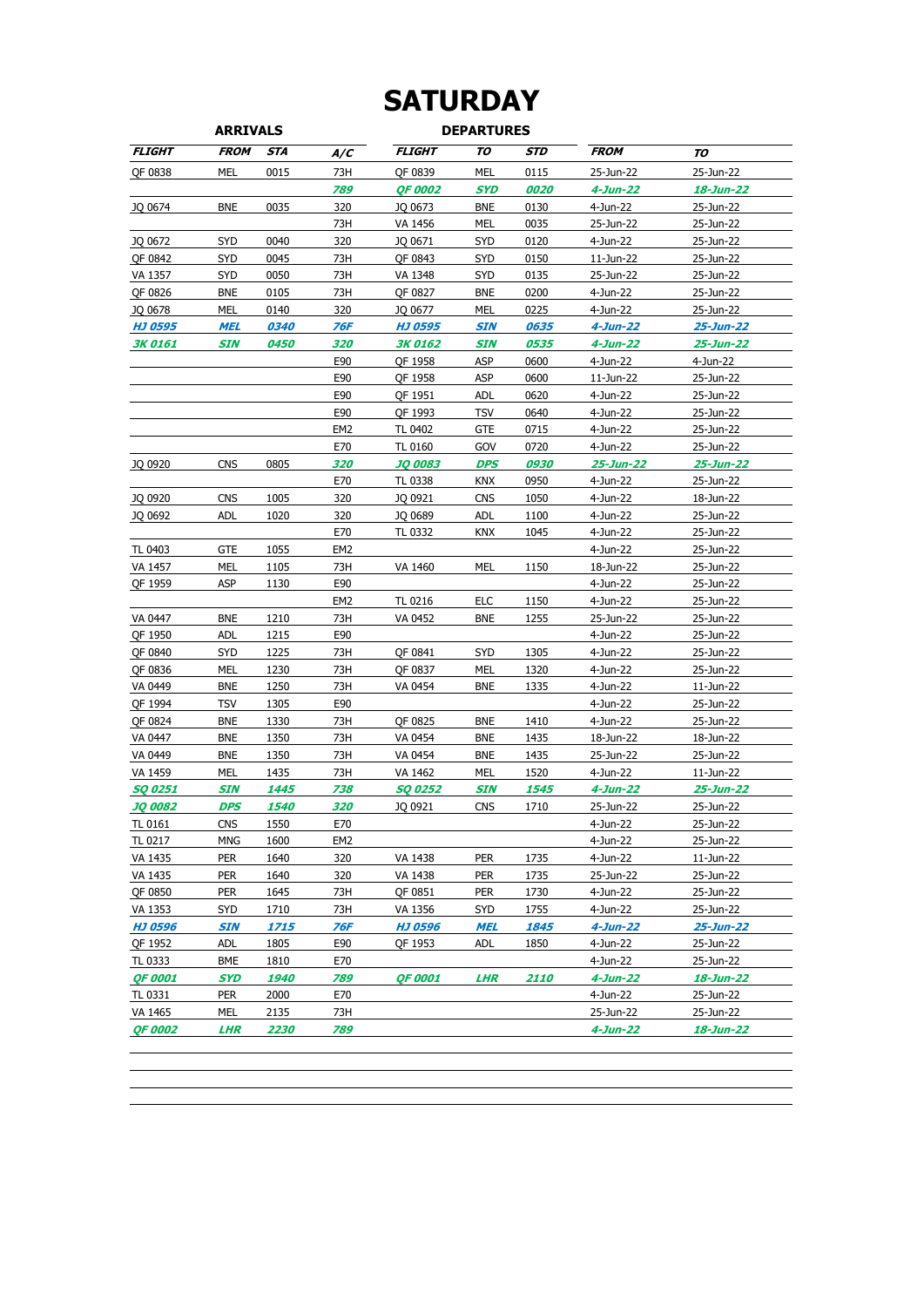### **ARRIVALS DEPARTURES SUNDAY**

|                | ANNIVALJ    |                    |                 |                |            |                    |                |           |
|----------------|-------------|--------------------|-----------------|----------------|------------|--------------------|----------------|-----------|
| <b>FLIGHT</b>  | <b>FROM</b> | STA                | A/C             | <b>FLIGHT</b>  | ΤΟ         | <b>STD</b>         | <b>FROM</b>    | ΤΟ        |
| QF 0838        | <b>MEL</b>  | 0015               | 73H             | QF 0839        | <b>MEL</b> | 0115               | 26-Jun-22      | 26-Jun-22 |
|                |             |                    | 789             | <b>QF 0002</b> | SYD        | 0020               | 5-Jun-22       | 19-Jun-22 |
| JQ 0674        | <b>BNE</b>  | 0035               | 320             | JQ 0673        | <b>BNE</b> | 0130               | 5-Jun-22       | 26-Jun-22 |
| JQ 0672        | <b>SYD</b>  | 0040               | 320             | JQ 0671        | <b>SYD</b> | 0120               | 26-Jun-22      | 26-Jun-22 |
| QF 0826        | <b>BNE</b>  | 0105               | 73H             | QF 0827        | <b>BNE</b> | 0200               | 5-Jun-22       | 26-Jun-22 |
| JQ 0678        | MEL         | 0140               | 320             | JQ 0677        | MEL        | 0225               | 5-Jun-22       | 26-Jun-22 |
| <b>HJ 0595</b> | MEL         | <i><b>0505</b></i> | 76F             | HJ 0595        | SIN        | 0635               | 5-Jun-22       | 26-Jun-22 |
|                |             |                    | E90             | QF 1958        | ASP        | 0600               | 19-Jun-22      | 26-Jun-22 |
|                |             |                    | E90             | QF 1951        | <b>ADL</b> | 0620               | 5-Jun-22       | 26-Jun-22 |
|                |             |                    | 73H             | VA 1348        | <b>SYD</b> | 0635               | 26-Jun-22      | 26-Jun-22 |
|                |             |                    | E90             | QF 1997        | <b>CNS</b> | 0710               | 5-Jun-22       | 26-Jun-22 |
|                |             |                    | E70             | TL 0160        | GOV        | 0720               | 5-Jun-22       | 26-Jun-22 |
|                |             |                    | EM <sub>2</sub> | TL 0218        | MGT        | 0750               | 5-Jun-22       | 26-Jun-22 |
|                |             |                    | 73H             | VA 1458        | MEL        | 0835               | 26-Jun-22      | 26-Jun-22 |
| JQ 0920        | <b>CNS</b>  | 1005               | 320             | JQ 0921        | <b>CNS</b> | 1050               | 26-Jun-22      | 26-Jun-22 |
| JQ 0692        | <b>ADL</b>  | 1020               | 320             | JQ 0689        | <b>ADL</b> | 1100               | 5-Jun-22       | 26-Jun-22 |
|                |             |                    | E70             | TL 0182        | <b>TSV</b> | 1030               | 5-Jun-22       | 26-Jun-22 |
|                |             |                    | E70             | TL 0332        | <b>KNX</b> | 1045               | 5-Jun-22       | 26-Jun-22 |
| VA 1457        | MEL         | 1105               | 73H             | VA 1460        | MEL        | 1150               | 26-Jun-22      | 26-Jun-22 |
| VA 0447        | <b>BNE</b>  | 1110               | 73H             | VA 0452        | <b>BNE</b> | 1155               | 5-Jun-22       | 5-Jun-22  |
| QF 1959        | ASP         | 1130               | E90             |                |            |                    | 19-Jun-22      | 26-Jun-22 |
| TL 0219        | <b>MGT</b>  | 1145               | EM <sub>2</sub> |                |            |                    | 5-Jun-22       | 26-Jun-22 |
| VA 0447        | <b>BNE</b>  | 1210               | 73H             | VA 0452        | <b>BNE</b> | 1255               | 26-Jun-22      | 26-Jun-22 |
| QF 1950        | <b>ADL</b>  | 1215               | E90             | QF 1983        | <b>CBR</b> | 1315               | 5-Jun-22       | 26-Jun-22 |
|                |             |                    | EM <sub>2</sub> | TL 0416        | GOV        | 1225               | 5-Jun-22       | 26-Jun-22 |
| QF 0840        | SYD         | 1225               | 73H             | QF 0841        | <b>SYD</b> | 1305               | 5-Jun-22       | 26-Jun-22 |
| QF 0836        | MEL         | 1230               | 73H             | QF 0837        | MEL        | 1320               | 5-Jun-22       | 19-Jun-22 |
| QF 1628        | <b>PER</b>  | 1240               | 320             | QF 1629        | <b>PER</b> | 1330               | 5-Jun-22       | 26-Jun-22 |
| VA 0449        | <b>BNE</b>  | 1250               | 73H             | VA 0454        | <b>BNE</b> | 1335               | 5-Jun-22       | 12-Jun-22 |
| QF 1996        | <b>CNS</b>  | 1300               | E90             |                |            |                    | 5-Jun-22       | 26-Jun-22 |
| QF 0824        | <b>BNE</b>  | 1330               | 73H             | QF 0825        | <b>BNE</b> | 1410               | 5-Jun-22       | 26-Jun-22 |
| VA 0447        | <b>BNE</b>  | 1350               | 73H             | VA 0454        | <b>BNE</b> | 1435               | 19-Jun-22      | 26-Jun-22 |
|                |             |                    | EM2             | <b>TL 0518</b> | DIL        | 1400               | 5-Jun-22       | 26-Jun-22 |
| VA 1459        | MEL         | 1435               | 73H             | VA 1462        | <b>MEL</b> | 1520               | 5-Jun-22       | 19-Jun-22 |
| <b>TL 0161</b> | <b>CNS</b>  | 1520               | E70             |                |            |                    | 5-Jun-22       | 26-Jun-22 |
|                |             |                    | E90             | QF 1960        | ASP        | 1530               | 5-Jun-22       | 26-Jun-22 |
| VA 1435        | <b>PER</b>  | 1640               | 320             | VA 1438        | <b>PER</b> | 1735               | 5-Jun-22       | 26-Jun-22 |
| QF 0850        | <b>PER</b>  | 1645               | 73H             | QF 0851        | <b>PER</b> | 1730               | 5-Jun-22       | 26-Jun-22 |
| VA 1353        | SYD         | 1710               | 73H             | VA 1356        | <b>SYD</b> | 1755               | 5-Jun-22       | 19-Jun-22 |
| <b>HJ 0596</b> | <b>SIN</b>  | 1715               | 76F             | <b>HJ 0596</b> | <b>MEL</b> | 1855               | $5 - Jun - 22$ | 26-Jun-22 |
| TL 0417        | <b>GTE</b>  | 1725               | EM <sub>2</sub> |                |            |                    | 5-Jun-22       | 26-Jun-22 |
| QF 1952        | <b>ADL</b>  | 1805               | E90             | QF 1953        | <b>ADL</b> | 1850               | 5-Jun-22       | 26-Jun-22 |
| TL 0333        | BME         | 1810               | E70             |                |            |                    | 5-Jun-22       | 26-Jun-22 |
| <b>TL 0519</b> | DIL         | 1815               | EM2             |                |            |                    | 5-Jun-22       | 26-Jun-22 |
| TL 0183        | <b>WTB</b>  | 1830               | E70             |                |            |                    | 5-Jun-22       | 26-Jun-22 |
| <b>QF 0001</b> | SYD         | <i><b>1940</b></i> | 789             | <b>QF 0001</b> | <b>LHR</b> | <i><b>2110</b></i> | 5-Jun-22       | 12-Jun-22 |
| QF 1961        | ASP         | 2020               | E90             |                |            |                    | 5-Jun-22       | 26-Jun-22 |
| <b>QF 0002</b> | <b>LHR</b>  | 2230               | 789             |                |            |                    | 5-Jun-22       | 19-Jun-22 |
| QF 1984        | <b>CBR</b>  | 2250               | E90             |                |            |                    | 5-Jun-22       | 26-Jun-22 |
| VA 1465        | MEL         | 2350               | 73H             |                |            |                    | 26-Jun-22      | 26-Jun-22 |
|                |             |                    |                 |                |            |                    |                |           |